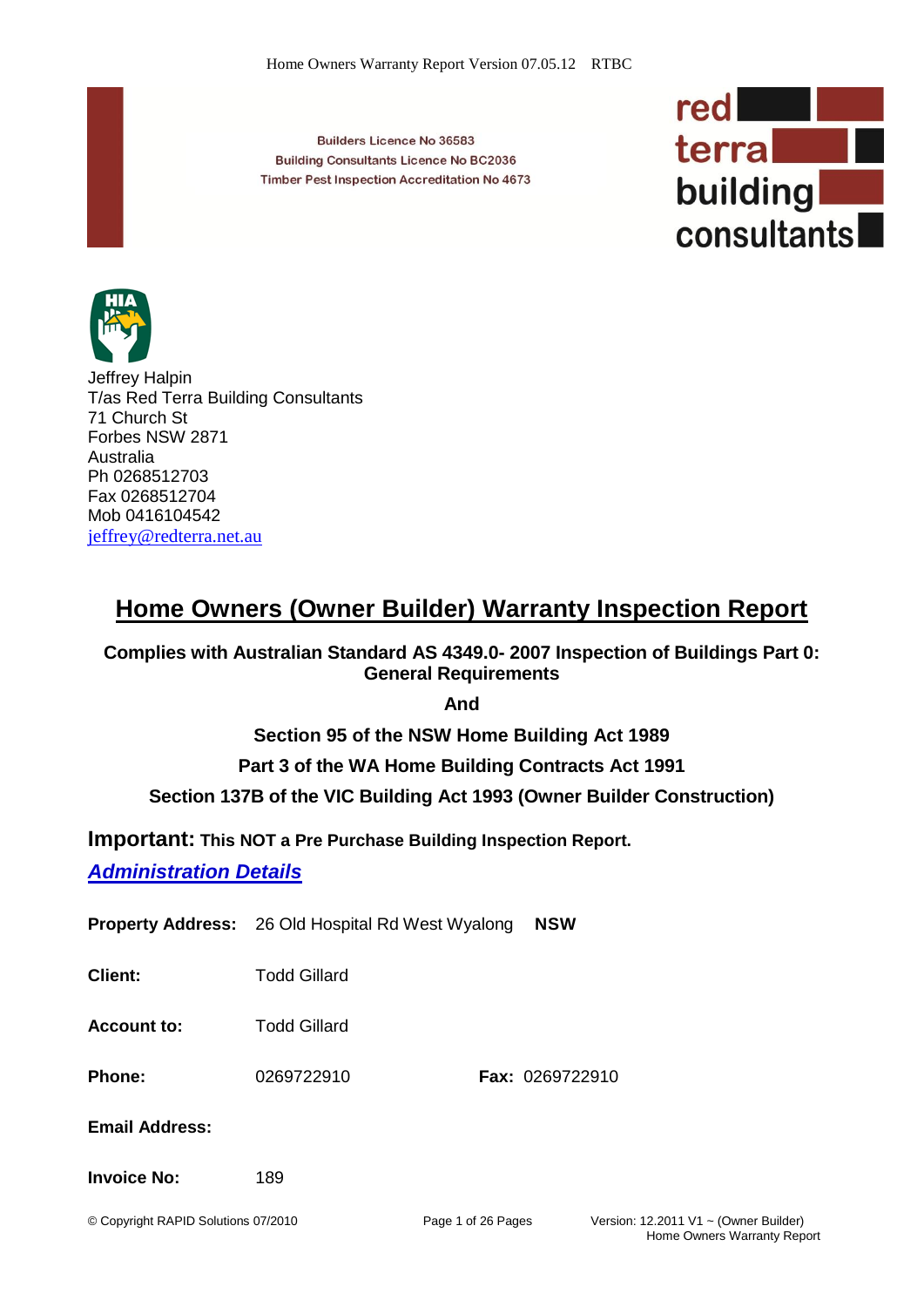**Note:** This report should not be relied upon more than 30 days after the date of initial inspection. A re-inspection after this time is essential.

### *Agreement Details*

The purpose of the inspection is to identify the major defects and safety hazards associated with the work defined by the approved plans and specifications. The inspection and reporting is limited to AS4349.0-2007 and Appendix C of AS4349.1-2007.

The report does not include an estimate of the cost for rectification of the Defects. The overall condition of this building has been compared to similarly constructed & reasonably maintained buildings of approximately the same age.

**Agreement No:** 101/12 **Date of Agreement**: 17/10/2012 **Time Agreement:** 1:00pm

#### **Specific Requirements/Conditions Required by You were:** No

#### **Changes to the Inspection Agreement requested:** No

- Date the Changed Agreement was accepted:
- Time the Changed Agreement was accepted:

#### **Owner Builders Permit No. (NSW & WA only):** 393966P

### *Approved Plans and Specifications*

| Architectural Plans: sighted Yes | Prepared By: Rod Lynch |                 |
|----------------------------------|------------------------|-----------------|
| Drawing No's: 2012-02/1-4        | Date 17/04/2012        | No of Sheets: 4 |
| Comments:                        |                        |                 |

| <b>Structural Plans: sighted Yes</b> | Prepared By: Rod Lynch |                 |  |
|--------------------------------------|------------------------|-----------------|--|
| Drawing No's: 2012-02/1-4            | Date 17/04/2012        | No of Sheets: 4 |  |

Comments:

| Specification: sighted Yes | Prepared By: Rod Lynch |                 |  |
|----------------------------|------------------------|-----------------|--|
| Document No.: 2012-02/1-4  | Date: 17/04/2012       | No of Sheets: 4 |  |
| Comments:                  |                        |                 |  |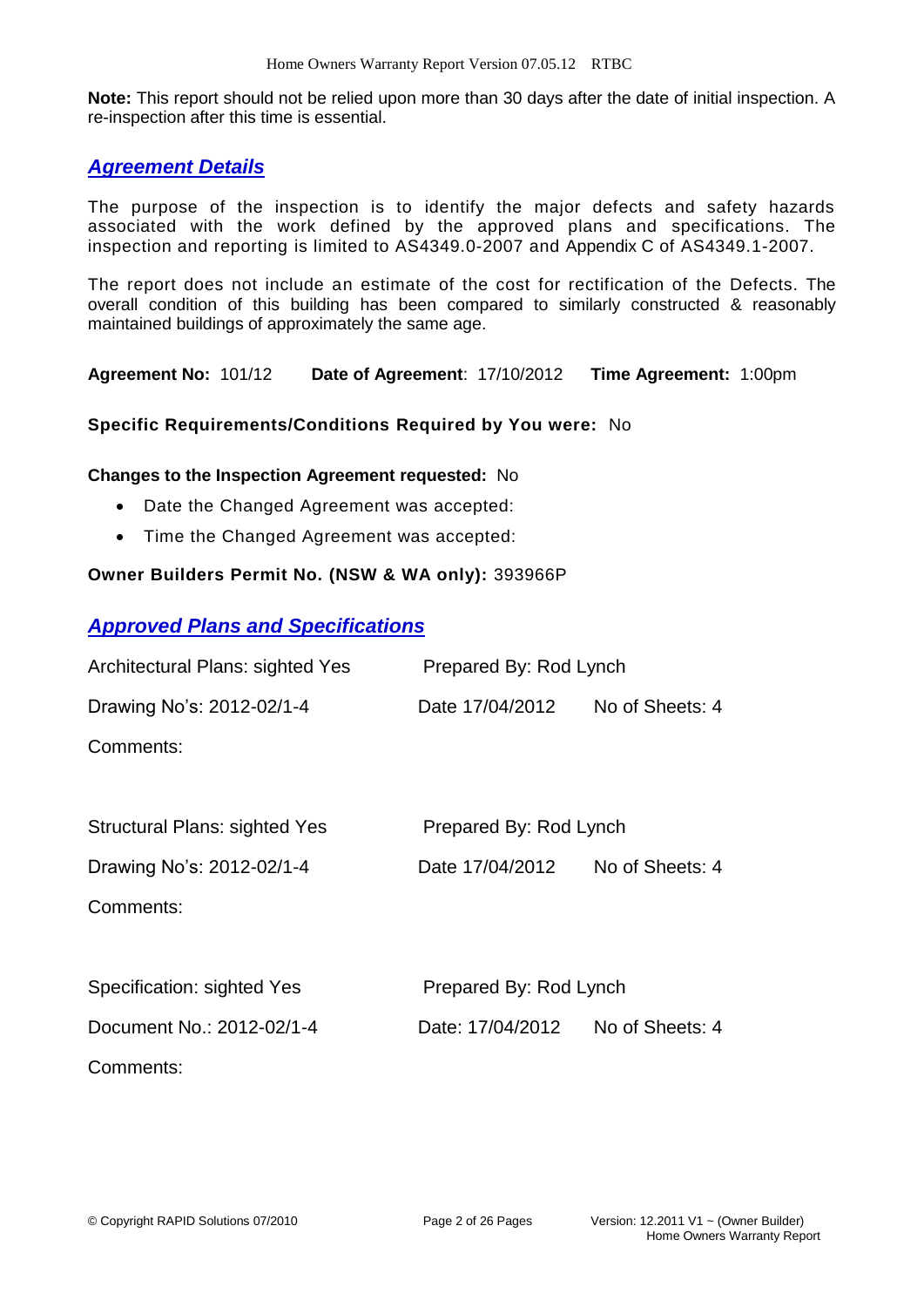# *Inspection Details*

**Date of the Inspection:** 22/10/2012 **Time of Inspection:** 8:00am

**Persons in Attendance:** Michael Wenning

**Weather Conditions at the time of Inspection:** Dry

Comments:

**Recent Weather Conditions:** Dry and wet periods

Comments:

**Building Furnished:** No

Comments:

**Building Tenancy:** Unoccupied

Comments:

#### *Areas Inspected and Restrictions to the Inspection*

**The Inspection included:** The Building and the site including fences that are up to 30 metres from the building and within the boundaries of the site.

**The Actual Areas Inspected were:** The Building Interior, The Building Exterior, The Roof Space, The Roof Exterior, The Site,

Other Areas and/or Structures Inspected were: Shed

#### **Restrictions:**

**(a) Areas NOT Inspected Including Reason(s) were:** Sub Floor - Slab on Ground **Construction** 

**(b) Areas NOT Fully Inspected Including Reason(s) were:** Roof cavity - Due to sisalation, insulation, roof framing, height restriction and air condition ducting and units. Floor - Due to floor coverings

#### *Recommendations to Gain Access and Reinspect*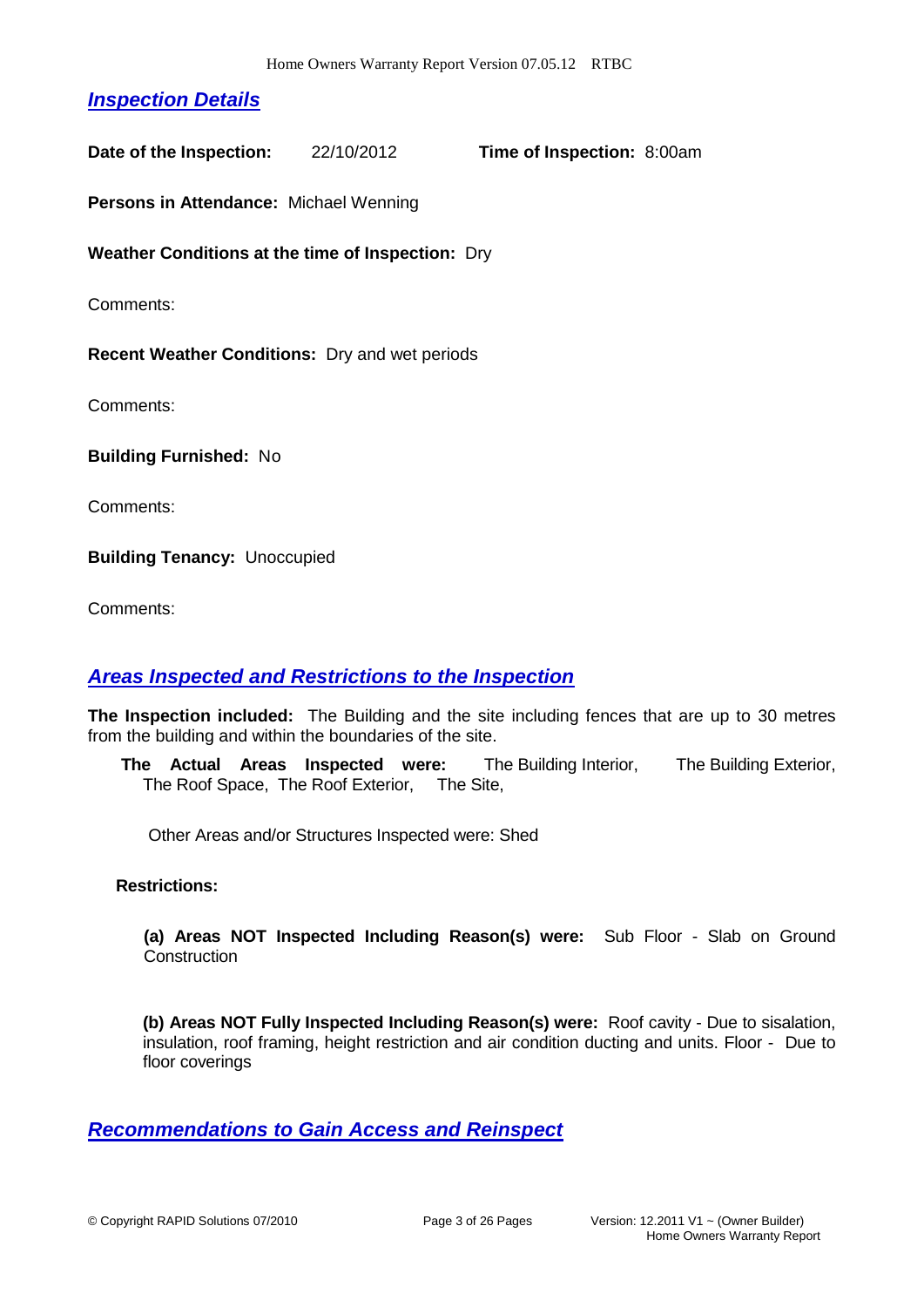**The Area(s) and/or Section(s) to which Access should be gained or fully gained are:** Roof cavity

Further Inspection and Reporting of these areas is essential once access has been obtained to determine if any major defect/safety hazard exists in these areas/sections.

## *Factors that Influenced the Inspection/Report Outcome*

Limitations to the Inspection, apart from "Access Issues" noted above, and how these limitations, have affected the Inspection and/or the preparation of the report:

The limitations were: Roof cavity - Sisalation, insulation, roof framing, height restriction and air condition ducting and units. Floor coverings

#### **Details of Apparent concealment of possible defects:**

No visual sign of apparent concealment observed. and details were

#### **Information provided to the Inspector that has a bearing on the Inspection and/or Report and from whom and when that information was provided:**

There was no additional information provided.

#### **Details of Other Factors influencing the inspection:**

N/A

### *Description and Identification of the Property Inspected*

**Type:** Free Standing Domestic House

**Style:** Single Storey

**Construction Type:** Brick Veneer

**Interior:** Timber framed,Plasterboard, FC Sheeting

**Piers:** Not applicable as slab on ground construction **Comments:**

**Flooring: Interior:** Concrete, Tile, . Carpet

Comments:

**Verandahs:** Brick, FC Sheeting, **Patio:** Brick, FC Sheeting, **Other**: .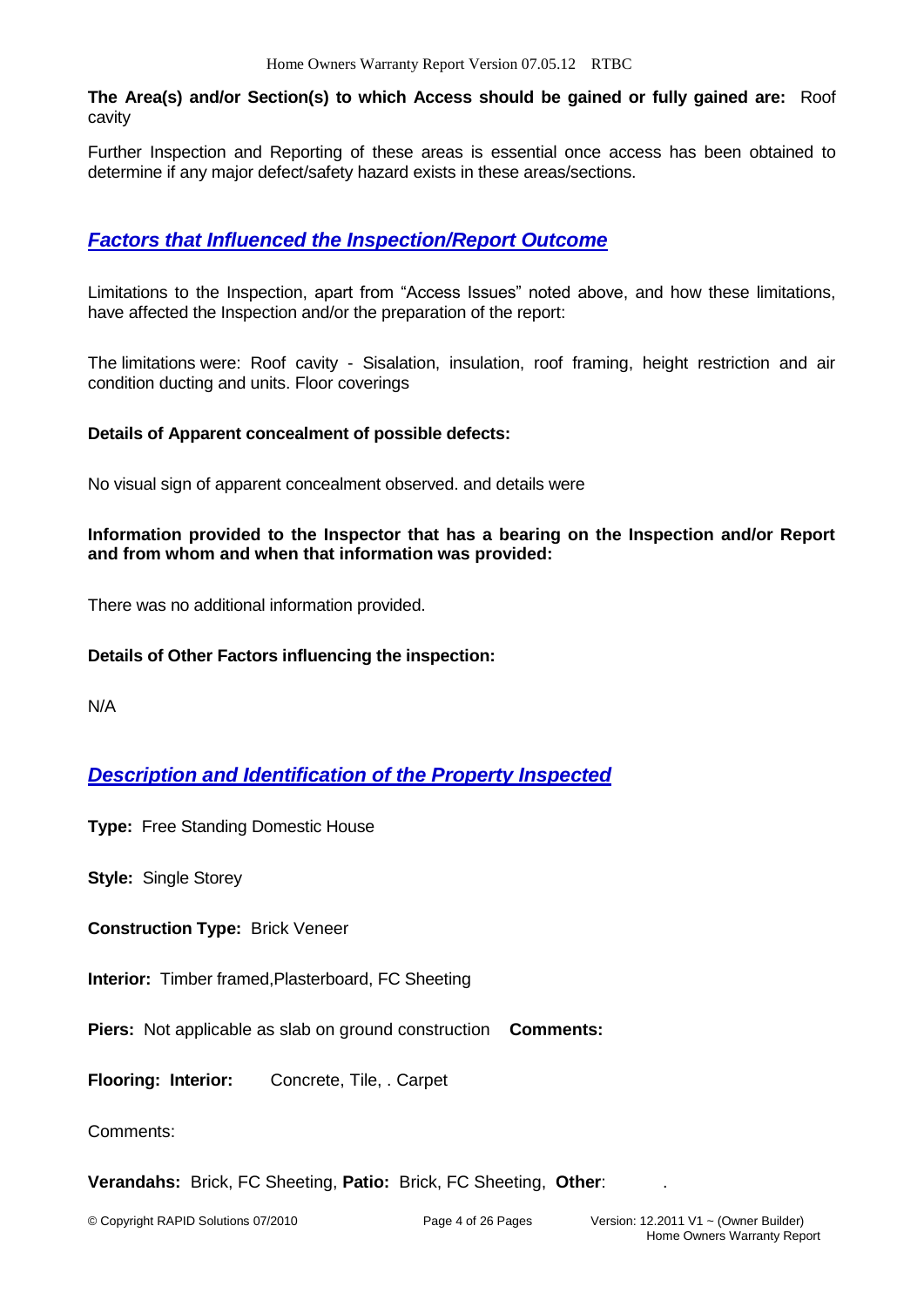**Roofing:** Timber Truss Roof.

Description:

**Roof covering:** Metal Roofing

Description:

**Out Structures**: Shed

### *Other Inspections and Reports Recommended*

**It is strongly recommended that the following Inspections and Reports be obtained. These items fall outside the scope of this report and expertise of the inspector.**

**Electrical Inspection Plumbing Inspection** 

Other:

 -- --

#### *Terminology*

The Definitions below apply to the TYPES OF DEFECTS associated with individual items/parts or Inspection areas.

**Damage:** The building material or item has deteriorated or is not fit for its designed purpose.

**Distortion, Warping, Twisting:** The Item has moved out of shape or moved from its position.

**Water Penetration, Dampness:** Moisture has gained access to unplanned and/or unacceptable areas.

**Material Deterioration:** The item is subject to one or more of the following defects; rusting, rotting, corrosion, decay.

**Operational:** The item or part does not function as expected.

**Installation:** The installation of an item is unacceptable, has failed or is absent.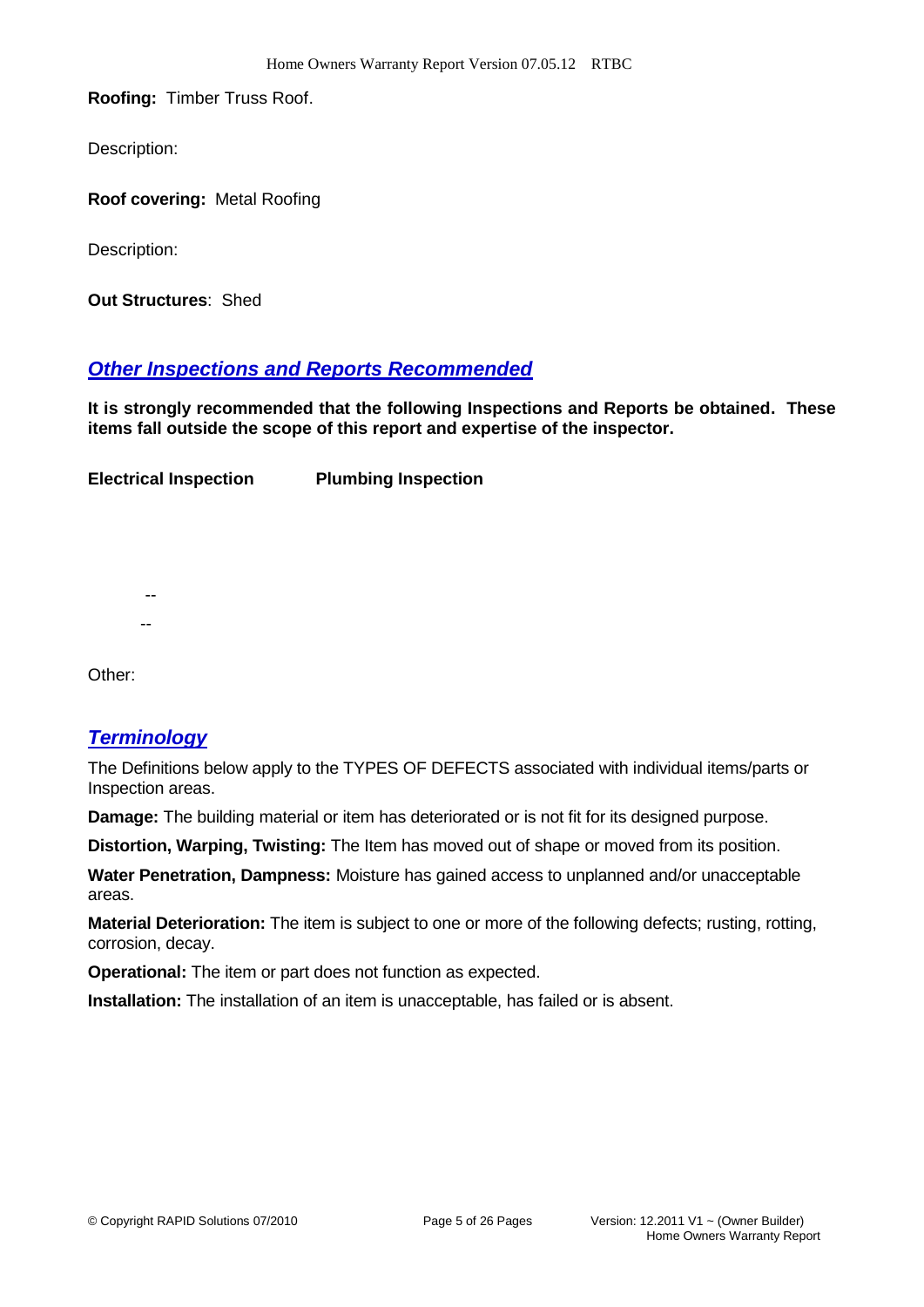### *INSPECTION FINDINGS*

The following areas were inspected where present and within the scope of the inspection - *1. Interior, 2. Exterior, 3. The Roof Exterior, 4. Roof Interior,* 

*5. The Subfloor 6. Site, 7. Cracking to Building Members*

|                                                                                        | <b>SIGNIFICANT ITEMS</b>                                                                                                                 |                 |                        |                                                                                                                                                                                                                                            |                                                                                  |  |  |
|----------------------------------------------------------------------------------------|------------------------------------------------------------------------------------------------------------------------------------------|-----------------|------------------------|--------------------------------------------------------------------------------------------------------------------------------------------------------------------------------------------------------------------------------------------|----------------------------------------------------------------------------------|--|--|
|                                                                                        | Note: In accord with AS4349-2007 group of Standards minor defects are not reported unless they are arising directly from a Major Defect. |                 |                        |                                                                                                                                                                                                                                            |                                                                                  |  |  |
|                                                                                        |                                                                                                                                          |                 |                        | <b>1.0 INTERIOR OF THE BUILDING</b>                                                                                                                                                                                                        |                                                                                  |  |  |
|                                                                                        | <b>Areas Inspected</b>                                                                                                                   | <b>Location</b> | <b>Type of Defects</b> | <b>Description of Defect/ Safety Hazard</b>                                                                                                                                                                                                | <b>Significance of the Defect.</b>                                               |  |  |
| (E.g. - Damage,<br>Distortion, Warping,<br>Twisting,<br>Dampness,<br>Operational etc.) |                                                                                                                                          |                 |                        |                                                                                                                                                                                                                                            | <b>Recommended Action.</b><br>(Also refer to Important<br><b>Advice Section)</b> |  |  |
| 1.01                                                                                   | <b>Ceilings</b>                                                                                                                          | House           | <b>Installation</b>    | There is no back blocking to the ceiling as per                                                                                                                                                                                            | Install back blocking                                                            |  |  |
|                                                                                        |                                                                                                                                          |                 |                        | installation guides. No control joint to the<br>hall/lounge/kitchen ceiling as per installation<br>guides. It is recommended that you consult a<br>licenced builder to comment upon and offer<br>further advice regarding the above issue. | Install control joint                                                            |  |  |
| 1.02                                                                                   | <b>Walls</b>                                                                                                                             |                 | No significant defect  |                                                                                                                                                                                                                                            |                                                                                  |  |  |
| 1.03                                                                                   | <b>Timber Floors</b>                                                                                                                     |                 | No significant defect  |                                                                                                                                                                                                                                            |                                                                                  |  |  |
| 1.04                                                                                   | <b>Concrete Floors</b>                                                                                                                   |                 | No significant defect  |                                                                                                                                                                                                                                            |                                                                                  |  |  |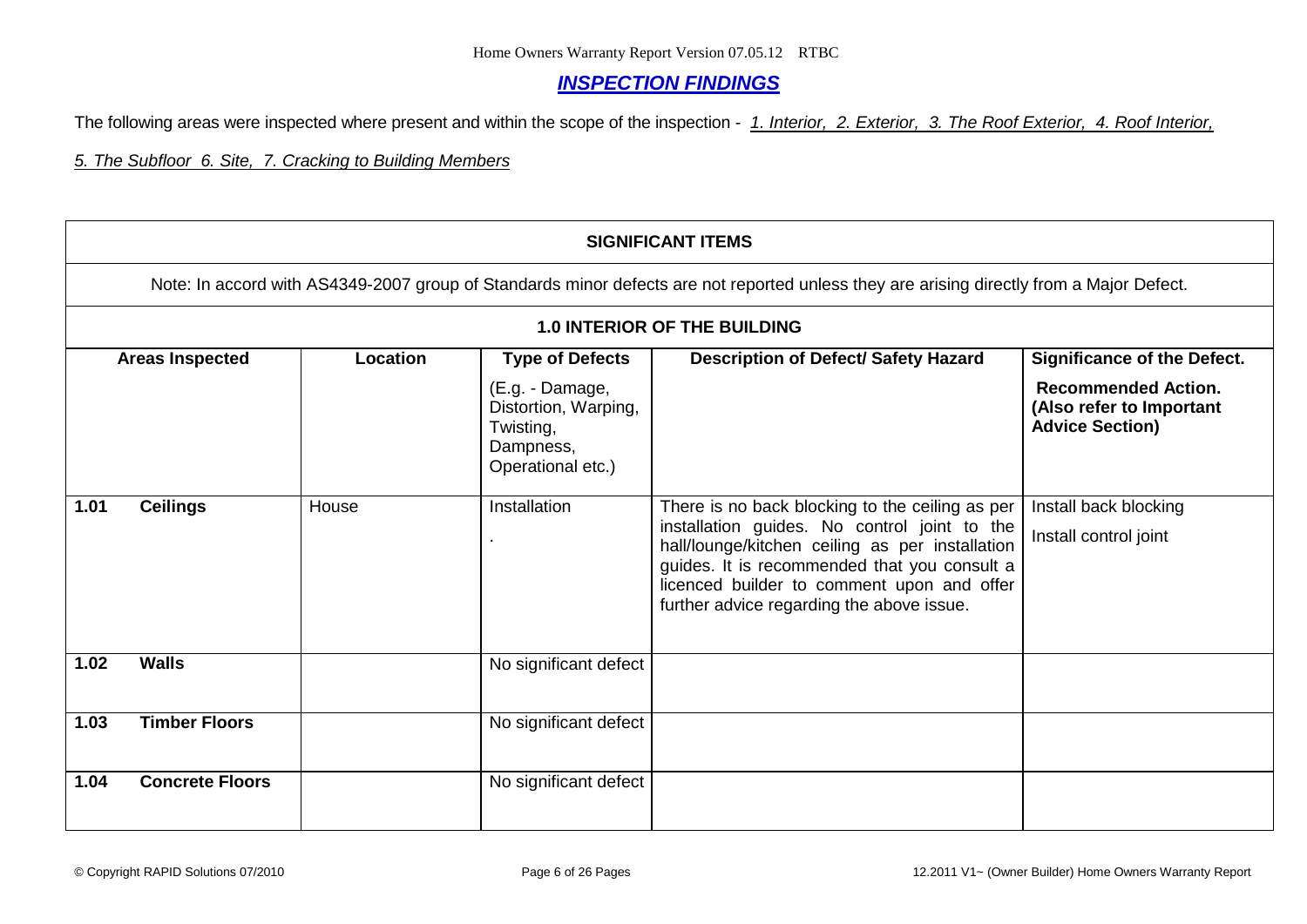| <b>Timber Windows</b><br>1.05                              | No significant defect |
|------------------------------------------------------------|-----------------------|
| <b>Metal Windows</b><br>1.06                               | No significant defect |
| <b>Doors and Frames</b><br>1.07                            | No significant defect |
| <b>Skirting and</b><br>1.08<br><b>Architrave</b>           | No significant defect |
| <b>Kitchen</b><br>1.09<br><b>Bench Tops</b><br>(a)         | No significant defect |
| <b>Cupboards</b><br>(b)                                    | No significant defect |
| <b>Sinks/Taps</b><br>(c)                                   | No significant defect |
| <b>Tiles</b><br>(d)                                        | No significant defect |
| Bathroom, WC<br>1.10<br>and Ensuite<br><b>Floor</b><br>(a) | No significant defect |
| <b>Cistern and Pan</b><br>(b)                              | No significant defect |
| <b>Bidet</b><br>(c)                                        | No significant defect |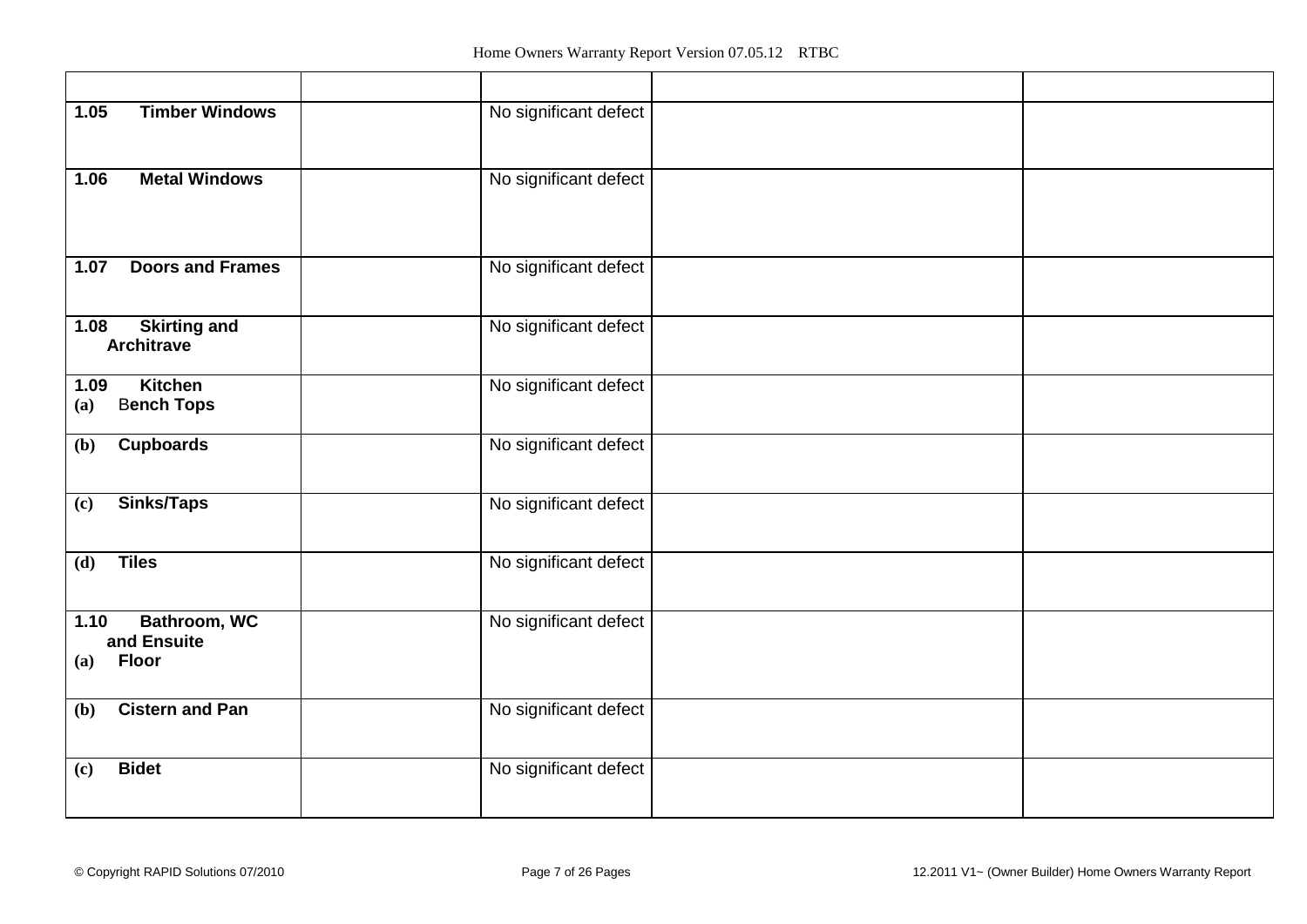| (d)                        | <b>Taps</b>         | No significant defect |  |
|----------------------------|---------------------|-----------------------|--|
|                            |                     |                       |  |
|                            |                     |                       |  |
|                            |                     |                       |  |
|                            |                     |                       |  |
| (e)                        | <b>Tiles</b>        | No significant defect |  |
|                            |                     |                       |  |
|                            |                     |                       |  |
| (f)                        | <b>Bath</b>         | No significant defect |  |
|                            |                     |                       |  |
|                            |                     |                       |  |
| (g)                        | <b>Shower</b>       | No significant defect |  |
|                            |                     |                       |  |
|                            |                     |                       |  |
| (h)                        | Vanity              | No significant defect |  |
|                            |                     |                       |  |
|                            |                     |                       |  |
| (i)                        | <b>Wash Basin</b>   | No significant defect |  |
|                            |                     |                       |  |
|                            |                     |                       |  |
| (j)                        | <b>Ventilation</b>  | No significant defect |  |
|                            |                     |                       |  |
|                            |                     |                       |  |
| $\left( \mathbf{k}\right)$ | <b>Mirrors</b>      | No significant defect |  |
|                            |                     |                       |  |
|                            |                     |                       |  |
| 1.11                       | Laundry             | No significant defect |  |
| (a)                        | <b>Floor</b>        |                       |  |
|                            |                     |                       |  |
| (b)                        | <b>Taps</b>         | No significant defect |  |
|                            |                     |                       |  |
|                            |                     |                       |  |
| (c)                        | <b>Tubs/Cabinet</b> | No significant defect |  |
|                            |                     |                       |  |
|                            |                     |                       |  |
| (d)                        | <b>Tiles</b>        | No significant defect |  |
|                            |                     |                       |  |
|                            |                     |                       |  |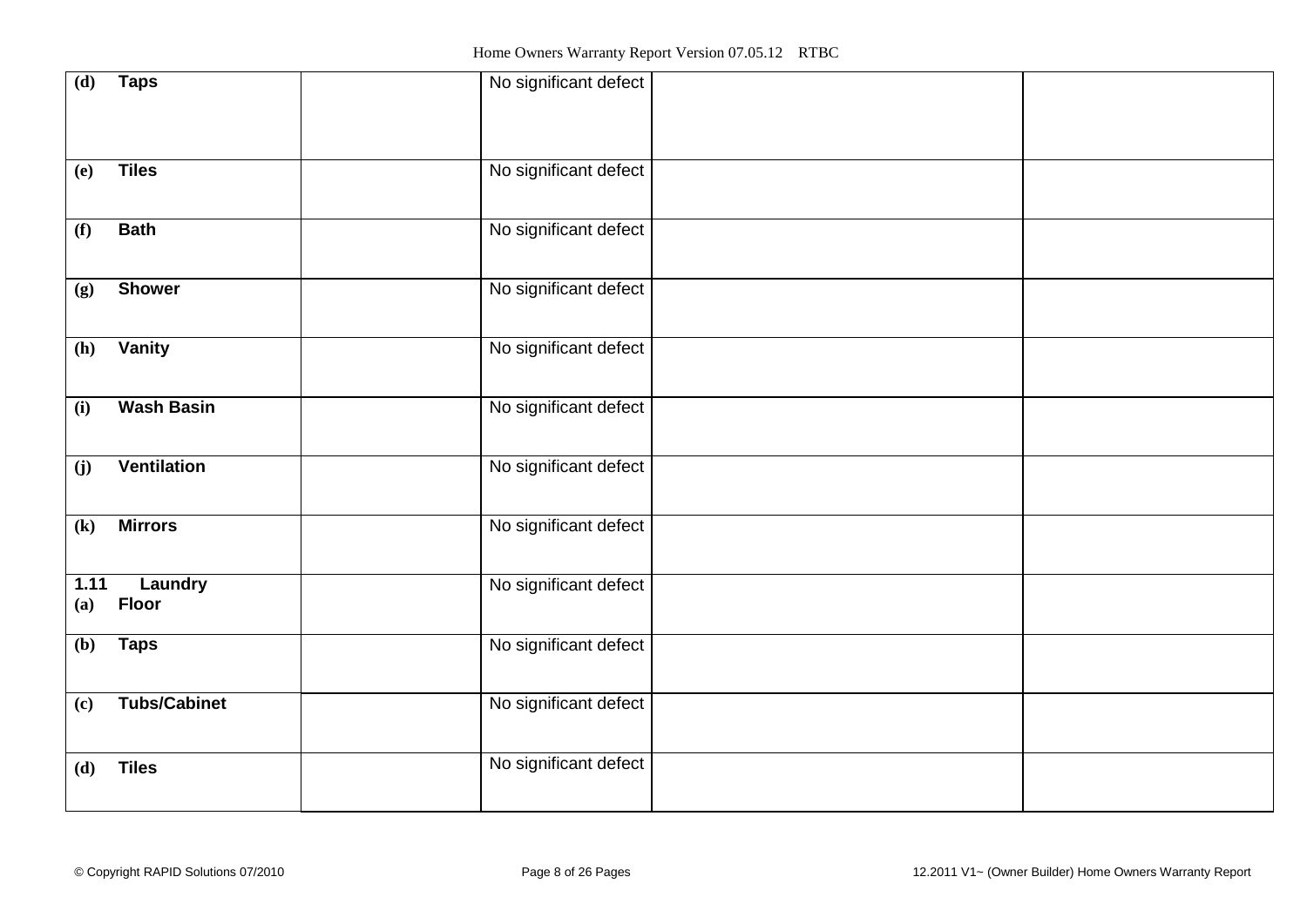| <b>Ventilation</b><br>(e)                                                                       |                                                                                                                                                                             | No significant defect |                                                                                                                                                                                     |                                                                                                                                                                                                                         |
|-------------------------------------------------------------------------------------------------|-----------------------------------------------------------------------------------------------------------------------------------------------------------------------------|-----------------------|-------------------------------------------------------------------------------------------------------------------------------------------------------------------------------------|-------------------------------------------------------------------------------------------------------------------------------------------------------------------------------------------------------------------------|
| 1.12<br><b>Stairs</b>                                                                           |                                                                                                                                                                             | Not applicable        |                                                                                                                                                                                     |                                                                                                                                                                                                                         |
| 1.13<br>All<br>Damp<br><b>Problems</b>                                                          |                                                                                                                                                                             | No significant defect |                                                                                                                                                                                     |                                                                                                                                                                                                                         |
| <b>Electrical</b><br>1.14<br><b>Installation</b>                                                | All<br>electrical<br>wiring,<br>appliances need to be checked by a<br>qualified electrician. The checking of any<br>electrical item is outside the scope of this<br>report. | meter-box<br>and      |                                                                                                                                                                                     | *lts<br>recommended<br>that a<br>electrician<br>licensed<br>be<br>consulted for further advice                                                                                                                          |
| 1.15<br><b>Plumbing</b>                                                                         | All plumbing needs to be inspected and<br>reported on by a plumber.                                                                                                         |                       |                                                                                                                                                                                     | recommended<br>that a<br>Its<br>licensed plumber be consulted<br>for further advice                                                                                                                                     |
| 1.16<br><b>Smoke Detectors</b>                                                                  | Location and Number installed<br>Hall x 1                                                                                                                                   |                       |                                                                                                                                                                                     | AS 3786 - Advises that<br>Smoke detectors are required<br>for all buildings where people<br>sleep. It is recommended that<br>an electrician be consulted to<br>advise on those installed or<br>install these detectors. |
| <b>Hard Floor</b><br>1.17<br>Coverings e.g.<br><b>Ceramic Tiles, Slate,</b><br><b>Parquetry</b> | Entry/Lounge/Kitchen                                                                                                                                                        | Installation          | There are no expansion joints to the floor tiles.<br>It is recommended that you consult a licenced<br>builder to comment upon and offer further<br>advice regarding the above issue | Install expansion joints                                                                                                                                                                                                |
| 1.18<br><b>Other</b>                                                                            |                                                                                                                                                                             | Not applicable        |                                                                                                                                                                                     |                                                                                                                                                                                                                         |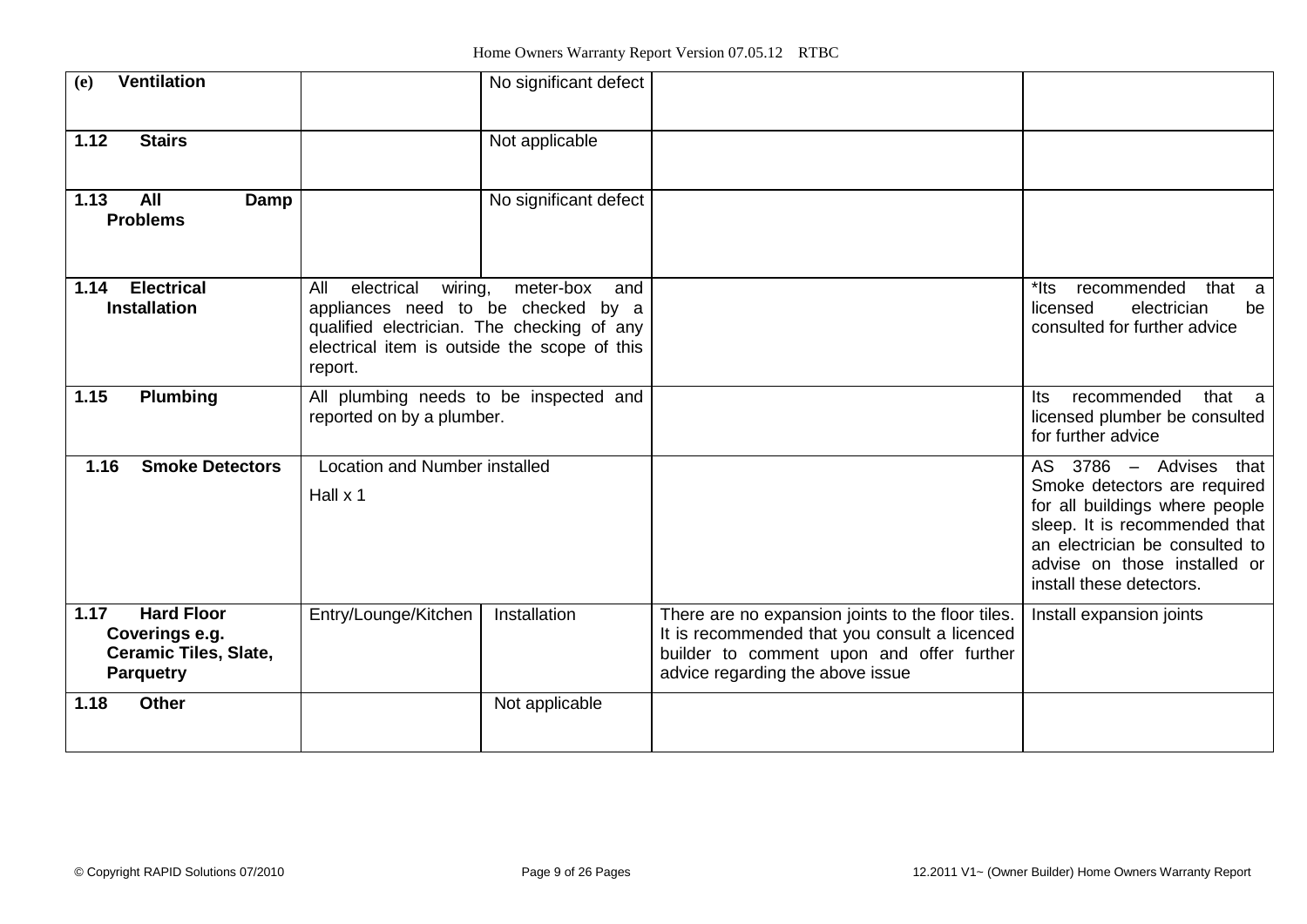|                                                                          |                 |                                                                                        | <b>2.0 EXTERIOR OF THE BUILDING</b>  |                                                                                                                                                                                                                                              |
|--------------------------------------------------------------------------|-----------------|----------------------------------------------------------------------------------------|--------------------------------------|----------------------------------------------------------------------------------------------------------------------------------------------------------------------------------------------------------------------------------------------|
| <b>Areas Inspected</b>                                                   | <b>Location</b> | <b>Type of Defects</b>                                                                 | Description of Defect/ Safety Hazard | <b>Significance of the Defect.</b>                                                                                                                                                                                                           |
|                                                                          |                 | (E.g. - Damage,<br>Distortion, Warping,<br>Twisting,<br>Dampness,<br>Operational etc.) |                                      | Recommended Action. (Also<br><b>Important Advice</b><br>refer to<br>Section)                                                                                                                                                                 |
| <b>Walls</b><br>2.01                                                     |                 | No significant defect                                                                  |                                      |                                                                                                                                                                                                                                              |
| <b>External</b><br>2.02<br><b>Cladding</b>                               |                 | No significant defect                                                                  |                                      |                                                                                                                                                                                                                                              |
| 2.03<br>Doors and<br><b>Windows</b>                                      |                 | No significant defect                                                                  |                                      |                                                                                                                                                                                                                                              |
| <b>Timber or Steel</b><br>2.04<br><b>Frames and</b><br><b>Structures</b> |                 | No significant defect                                                                  |                                      |                                                                                                                                                                                                                                              |
| 2.05<br><b>Chimneys</b>                                                  |                 | No significant defect                                                                  |                                      | Fire boxes/fireplaces need to be<br>burning fuel to test if the units<br>work correctly. This test is<br>outside the scope of<br>this<br>inspection<br>and<br>our<br>recommendation is that you<br>have these units inspected and<br>tested. |
| <b>Stairs</b><br>2.06                                                    |                 | No significant defect                                                                  |                                      |                                                                                                                                                                                                                                              |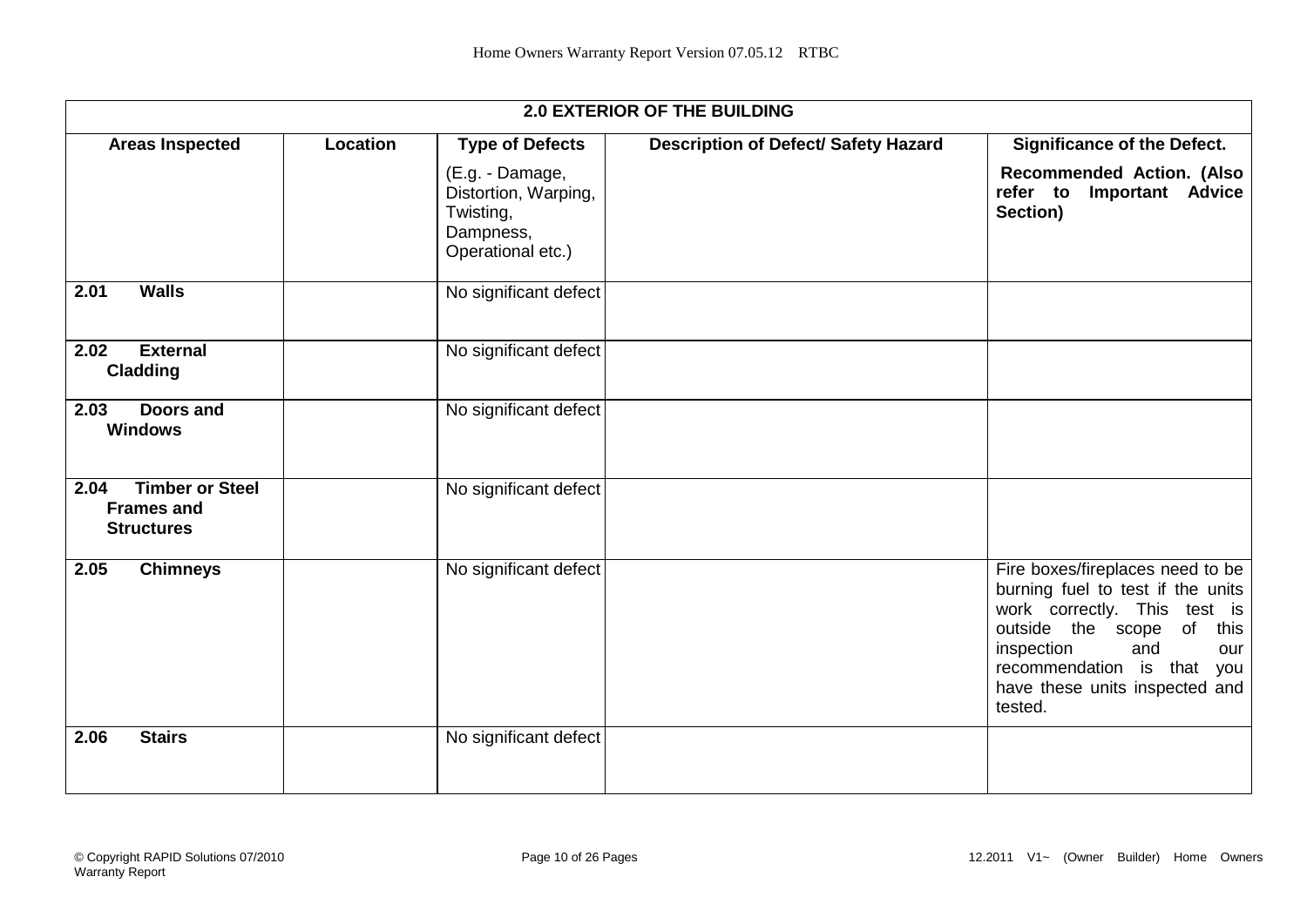| 2.07<br><b>Balconies,</b><br>Verandahs, Patios,<br><b>Decks</b> | No significant defect | Handrails are required were a  <br>person has the potential to fall<br>one meter or more. |
|-----------------------------------------------------------------|-----------------------|-------------------------------------------------------------------------------------------|
| 2.08<br><b>Other</b>                                            | No significant defect |                                                                                           |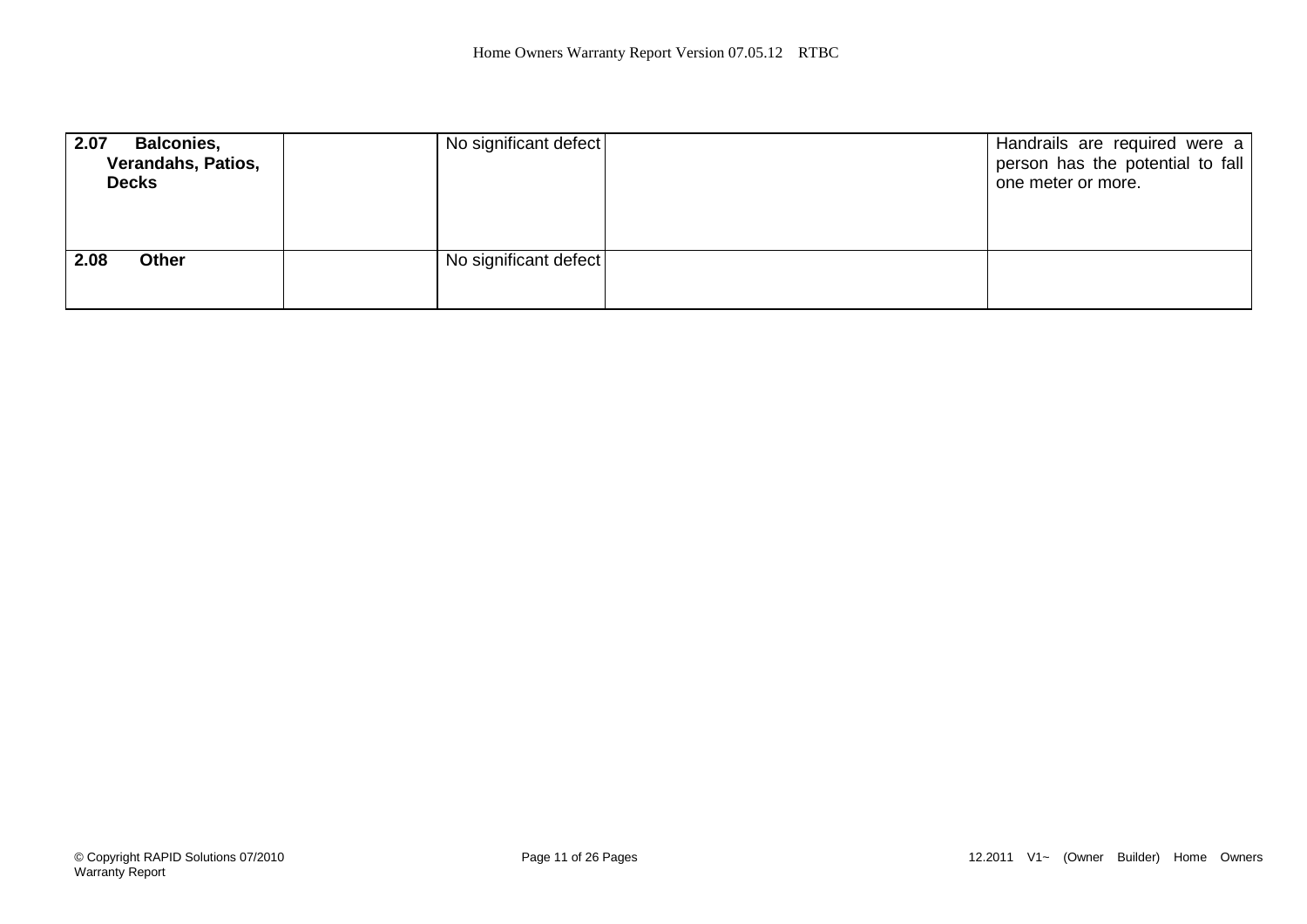|      |                                         |          |                                                                                        | <b>3.0 THE ROOF EXTERIOR</b>                |                                                                                                                                                                |
|------|-----------------------------------------|----------|----------------------------------------------------------------------------------------|---------------------------------------------|----------------------------------------------------------------------------------------------------------------------------------------------------------------|
|      | <b>Areas Inspected</b>                  | Location | <b>Type of Defects</b>                                                                 | <b>Description of Defect/ Safety Hazard</b> | <b>Significance of the Defect.</b>                                                                                                                             |
|      |                                         |          | (E.g. - Damage,<br>Distortion, Warping,<br>Twisting,<br>Dampness,<br>Operational etc.) |                                             | <b>Recommended Action. (Also</b><br><b>Important Advice</b><br>refer to<br>Section)                                                                            |
| 3.01 | Roof                                    |          | No significant defect                                                                  |                                             |                                                                                                                                                                |
| 3.02 | <b>Skylights</b><br>and<br><b>Vents</b> |          | No significant defect                                                                  |                                             | Recommend a Roof Plumber<br>detail<br>and<br>inspect<br>the<br>requirements to ensure that the<br>flashings are functional and<br>adequate for the situation.  |
| 3.03 | <b>Valleys</b>                          |          | No significant defect                                                                  |                                             |                                                                                                                                                                |
| 3.04 | <b>Guttering</b>                        |          | No significant defect                                                                  |                                             | Recommend a Roof Plumber<br>detail<br>inspect<br>and<br>the<br>requirements to ensure that the<br>gutters are functional<br>and<br>adequate for the situation. |
| 3.05 | <b>Downpipes</b>                        |          | No significant defect                                                                  |                                             | Recommend a Roof Plumber<br>detail<br>and<br>inspect<br>the<br>requirements to ensure that the<br>downpipes are functional and<br>adequate for the situation.  |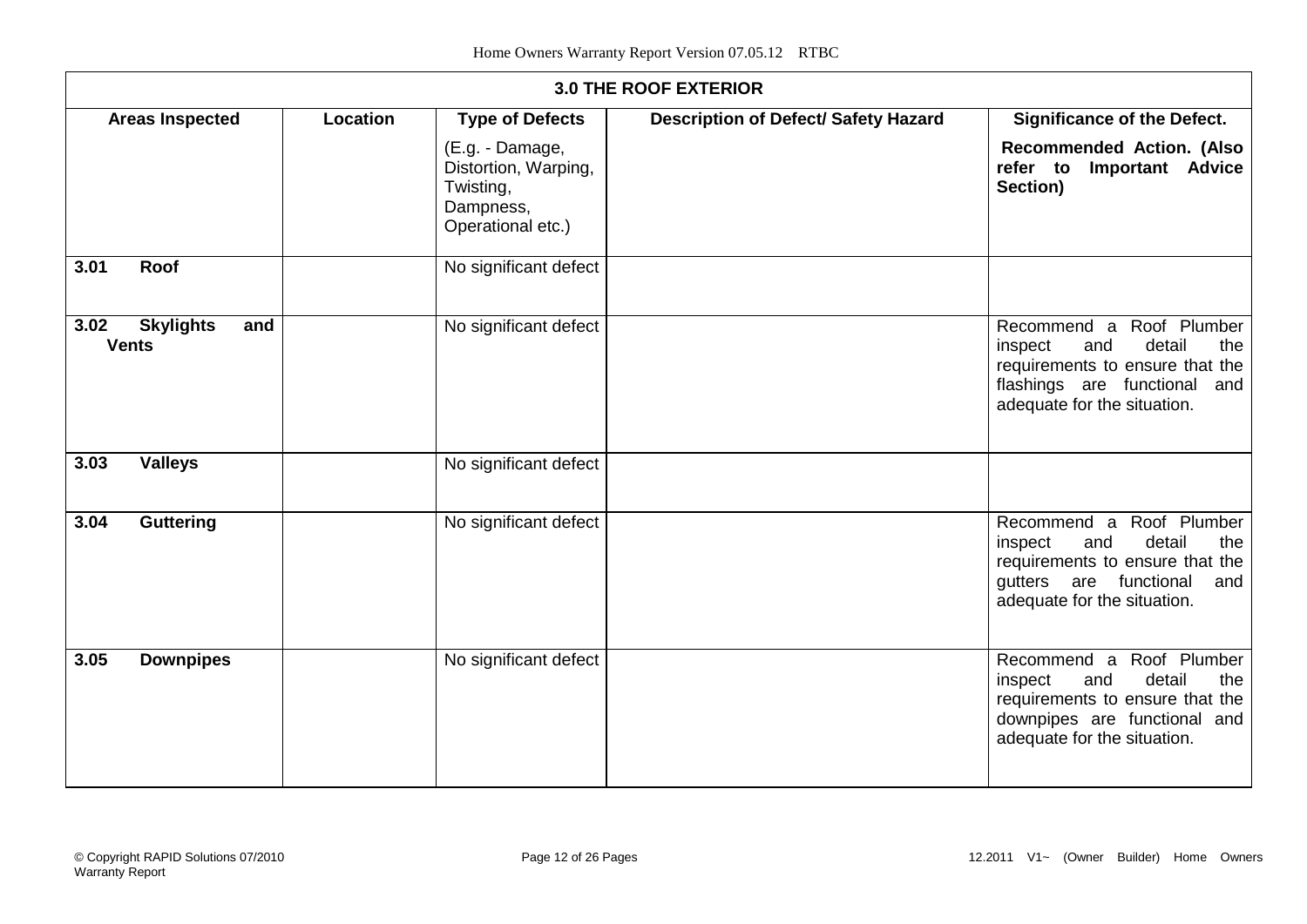| 3.06<br><b>Fascias</b><br>Eaves,<br>and Barges | No significant defect |  |
|------------------------------------------------|-----------------------|--|
| 3.07<br>Other                                  | No significant defect |  |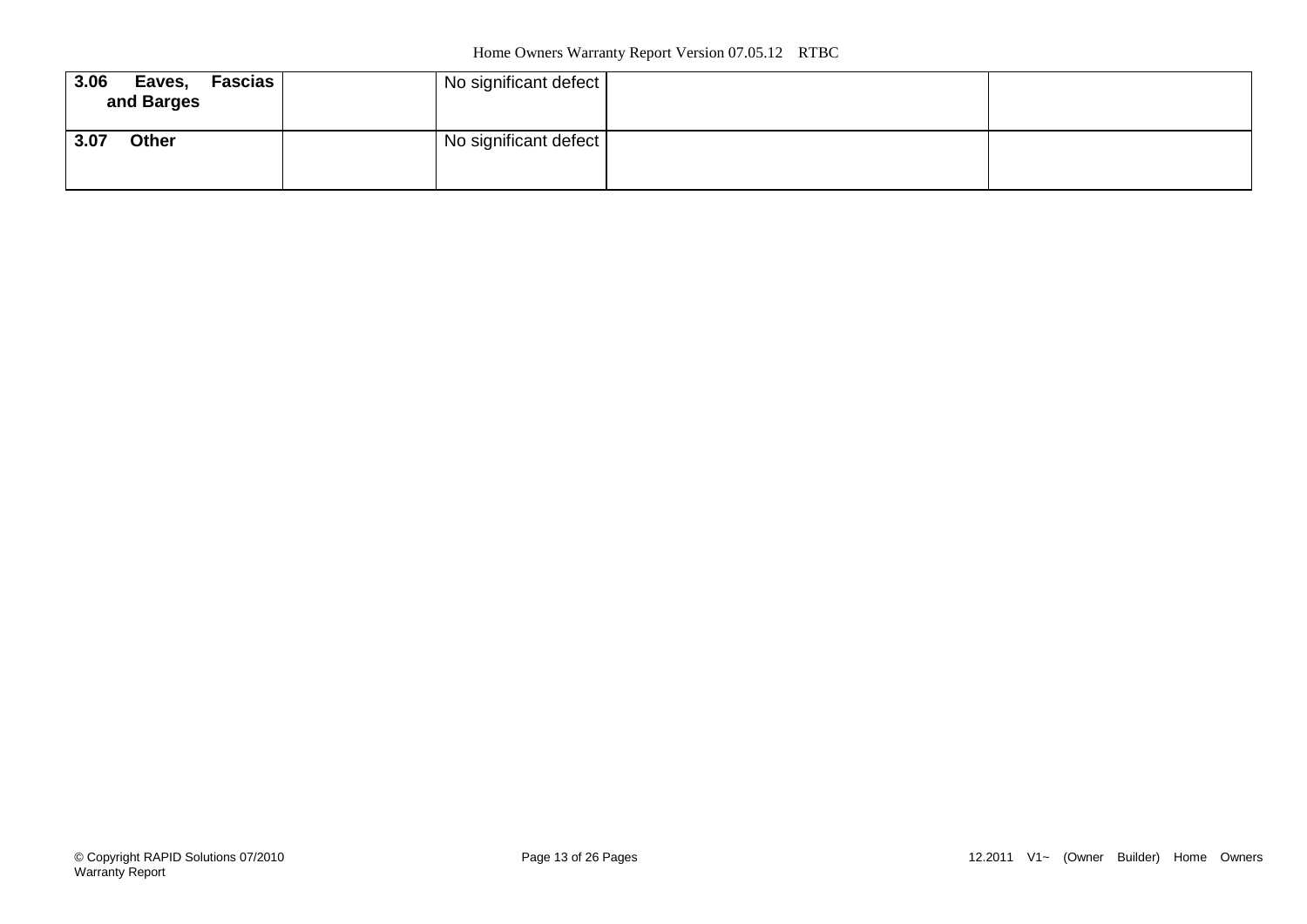|      | <b>4.0 THE ROOF INTERIOR</b> |                 |                                                                                        |                                                                                                                                                                                                                                                                                                                                                                                                                    |                                                                    |  |
|------|------------------------------|-----------------|----------------------------------------------------------------------------------------|--------------------------------------------------------------------------------------------------------------------------------------------------------------------------------------------------------------------------------------------------------------------------------------------------------------------------------------------------------------------------------------------------------------------|--------------------------------------------------------------------|--|
|      | <b>Areas Inspected</b>       | <b>Location</b> | <b>Type of Defects</b>                                                                 | <b>Description of Defect/ Safety Hazard</b>                                                                                                                                                                                                                                                                                                                                                                        | <b>Significance of the Defect.</b>                                 |  |
|      |                              |                 | (E.g. - Damage,<br>Distortion, Warping,<br>Twisting,<br>Dampness,<br>Operational etc.) |                                                                                                                                                                                                                                                                                                                                                                                                                    | Recommended Action. (Also<br>refer to Important Advice<br>Section) |  |
| 4.01 | <b>Roof Framing</b>          |                 | No significant defect                                                                  |                                                                                                                                                                                                                                                                                                                                                                                                                    |                                                                    |  |
| 4.02 | <b>Roof Covering</b>         |                 | No significant defect                                                                  |                                                                                                                                                                                                                                                                                                                                                                                                                    |                                                                    |  |
| 4.03 | <b>Insulation</b>            | Ceiling void    | Installation                                                                           | Ceiling insulation missing from garage, portico<br>and rear entertainment areas. The insulation is<br>also missing from around lights and other<br>ceiling protrusions. Although this is not a<br>significant defect. The insulation will not work as<br>it is designed to work. It is recommended that<br>you consult a licenced builder to comment upon<br>and offer further advice regarding the above<br>issue | Install ceiling insulation to all of<br>the ceiling voids.         |  |
| 4.04 | <b>Sarking</b>               |                 | No significant defect                                                                  |                                                                                                                                                                                                                                                                                                                                                                                                                    |                                                                    |  |
| 4.05 | <b>Party Walls</b>           |                 | No significant defect                                                                  |                                                                                                                                                                                                                                                                                                                                                                                                                    |                                                                    |  |
| 4.06 | <b>Other</b>                 |                 | Not applicable                                                                         |                                                                                                                                                                                                                                                                                                                                                                                                                    |                                                                    |  |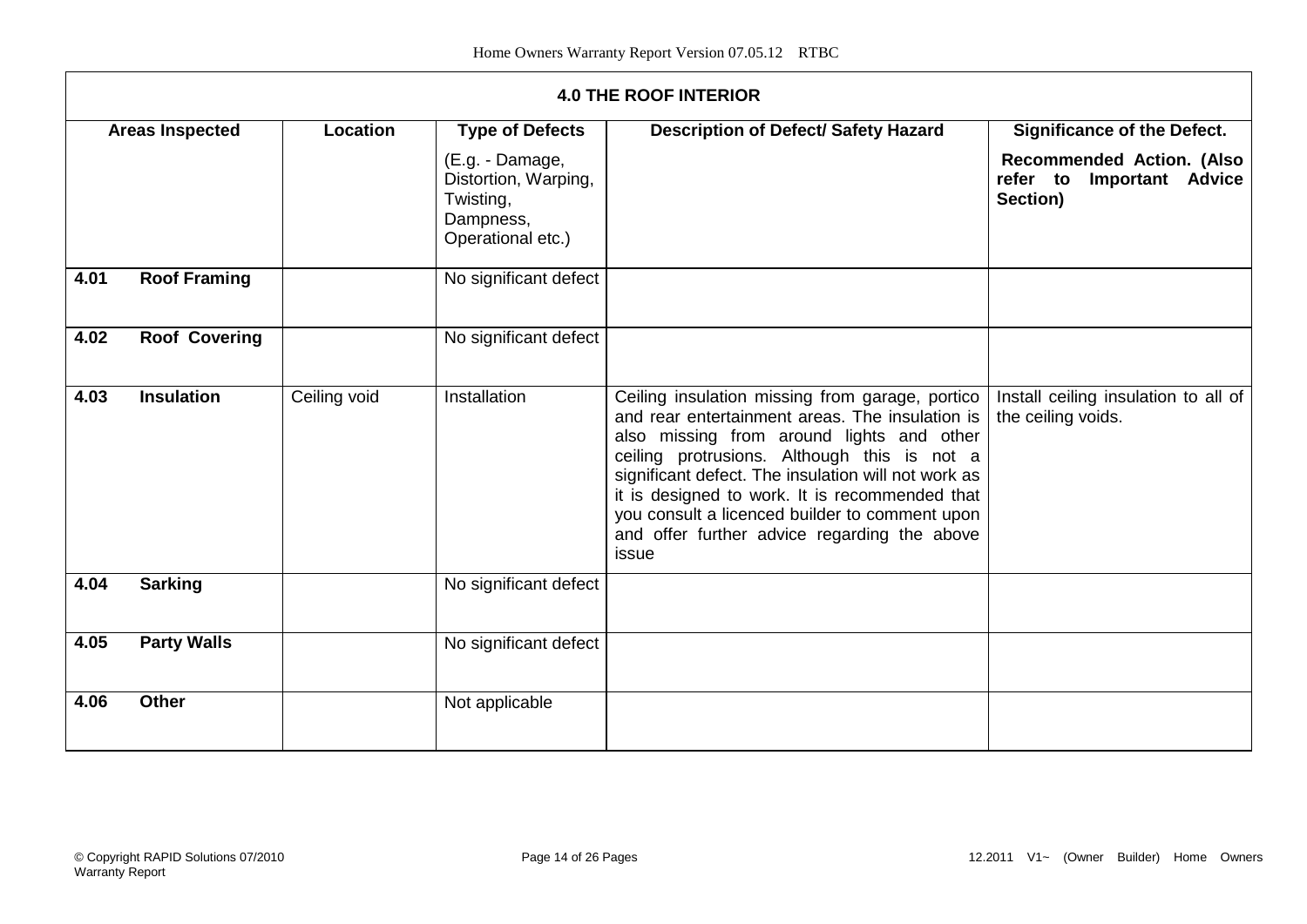|                                                                 | <b>5.0 THE SUBFLOOR</b> |                                                                                        |                                      |                                                                                        |  |  |
|-----------------------------------------------------------------|-------------------------|----------------------------------------------------------------------------------------|--------------------------------------|----------------------------------------------------------------------------------------|--|--|
| <b>Areas Inspected</b>                                          | Location                | <b>Type of Defects</b>                                                                 | Description of Defect/ Safety Hazard | <b>Significance of the Defect.</b>                                                     |  |  |
|                                                                 |                         | (E.g. - Damage,<br>Distortion, Warping,<br>Twisting,<br>Dampness,<br>Operational etc.) |                                      | <b>Recommended</b><br>Action.<br>(Also refer to<br>Important<br><b>Advice Section)</b> |  |  |
| <b>Timber</b><br><b>Floor</b><br>5.01<br><b>Framing Timbers</b> |                         | Not applicable                                                                         |                                      |                                                                                        |  |  |
| <b>Underside</b><br>the<br>5.02<br>of<br><b>Flooring System</b> |                         | Not applicable                                                                         |                                      |                                                                                        |  |  |
| 5.03<br><b>Piers/Posts/Supports</b>                             |                         | Not applicable                                                                         |                                      |                                                                                        |  |  |
| <b>Termite Shielding</b><br>5.04                                |                         | Not applicable                                                                         |                                      |                                                                                        |  |  |
| 5.05<br><b>Suspended</b><br><b>Concrete Floors</b>              |                         | Not applicable                                                                         |                                      |                                                                                        |  |  |
| Other<br>5.06                                                   |                         | Not applicable                                                                         |                                      |                                                                                        |  |  |

**Sub-floor ventilation:** Ventilation is important in minimising infestations by timber pests and helps prevent damp problems. The Inspector considers that the ventilation in this property is: Not Applicable as slab on ground construction .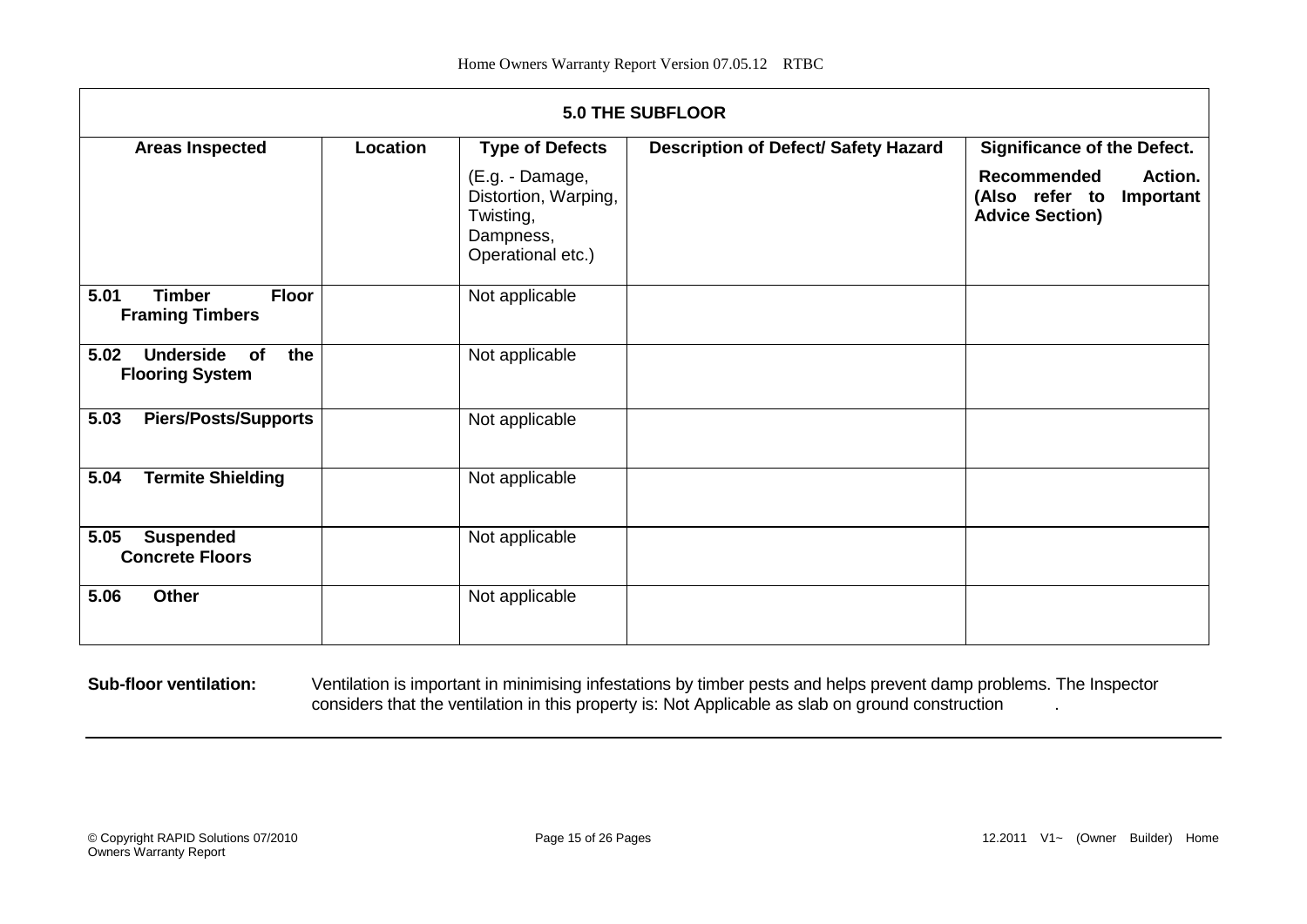|                                              |                 |                                                                                           | <b>6.0 THE SITE</b>                  |                                                                                                                                                 |
|----------------------------------------------|-----------------|-------------------------------------------------------------------------------------------|--------------------------------------|-------------------------------------------------------------------------------------------------------------------------------------------------|
| <b>Areas Inspected</b>                       | <b>Location</b> | <b>Type of Defects</b>                                                                    | Description of Defect/ Safety Hazard | <b>Significance of the Defect.</b>                                                                                                              |
|                                              |                 | (E.g. - Damage,<br>Distortion,<br>Warping,<br>Twisting,<br>Dampness,<br>Operational etc.) |                                      | <b>Recommended Action.</b><br>(Also refer to Important<br><b>Advice Section)</b>                                                                |
| Car<br>6.01<br><b>Accommodation</b>          |                 | No significant defed                                                                      |                                      |                                                                                                                                                 |
| <b>Detached</b><br>6.02<br>Laundry           |                 | Not applicable                                                                            |                                      |                                                                                                                                                 |
| <b>Ablution</b><br>6.03<br><b>Facilities</b> |                 | Not applicable                                                                            |                                      |                                                                                                                                                 |
| <b>Garden Sheds</b><br>6.04                  |                 | Not applicable                                                                            |                                      |                                                                                                                                                 |
| 6.05<br>Retaining<br><b>Walls</b>            |                 | Not applicable                                                                            |                                      | Where a major defect is<br>identified in any retaining wall<br>regardless of height it is<br>essential that an engineers<br>report be obtained. |
| <b>Paths</b><br>6.06                         |                 | No significant defed                                                                      |                                      |                                                                                                                                                 |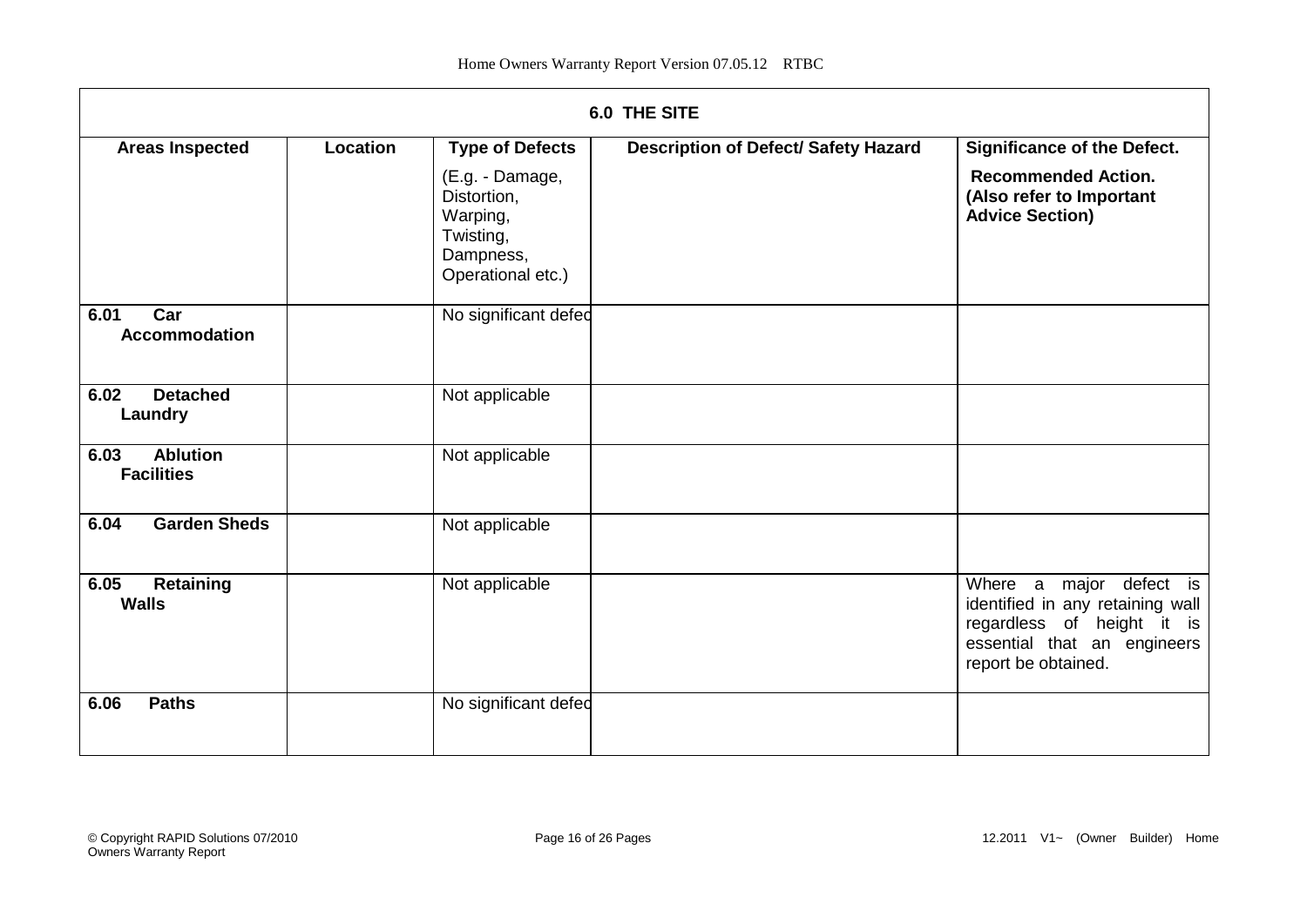| 6.07<br><b>Driveways</b>                       | No significant defec |  |
|------------------------------------------------|----------------------|--|
| 6.08<br><b>Steps</b>                           | Not applicable       |  |
| 6.09<br><b>General</b><br><b>Fencing</b>       | No significant defed |  |
| <b>Swimming</b><br>6.10<br><b>Pool Fencing</b> | Not applicable       |  |
| 6.11<br><b>Surface water</b>                   | No significant defed |  |
| 6.12<br><b>Stormwater</b><br><b>Run Off</b>    | No significant defec |  |
| <b>Detached</b><br>6.13<br><b>Buildings</b>    | Not applicable       |  |
| Other<br>6.14                                  | Not applicable       |  |

### **Additional Comments:**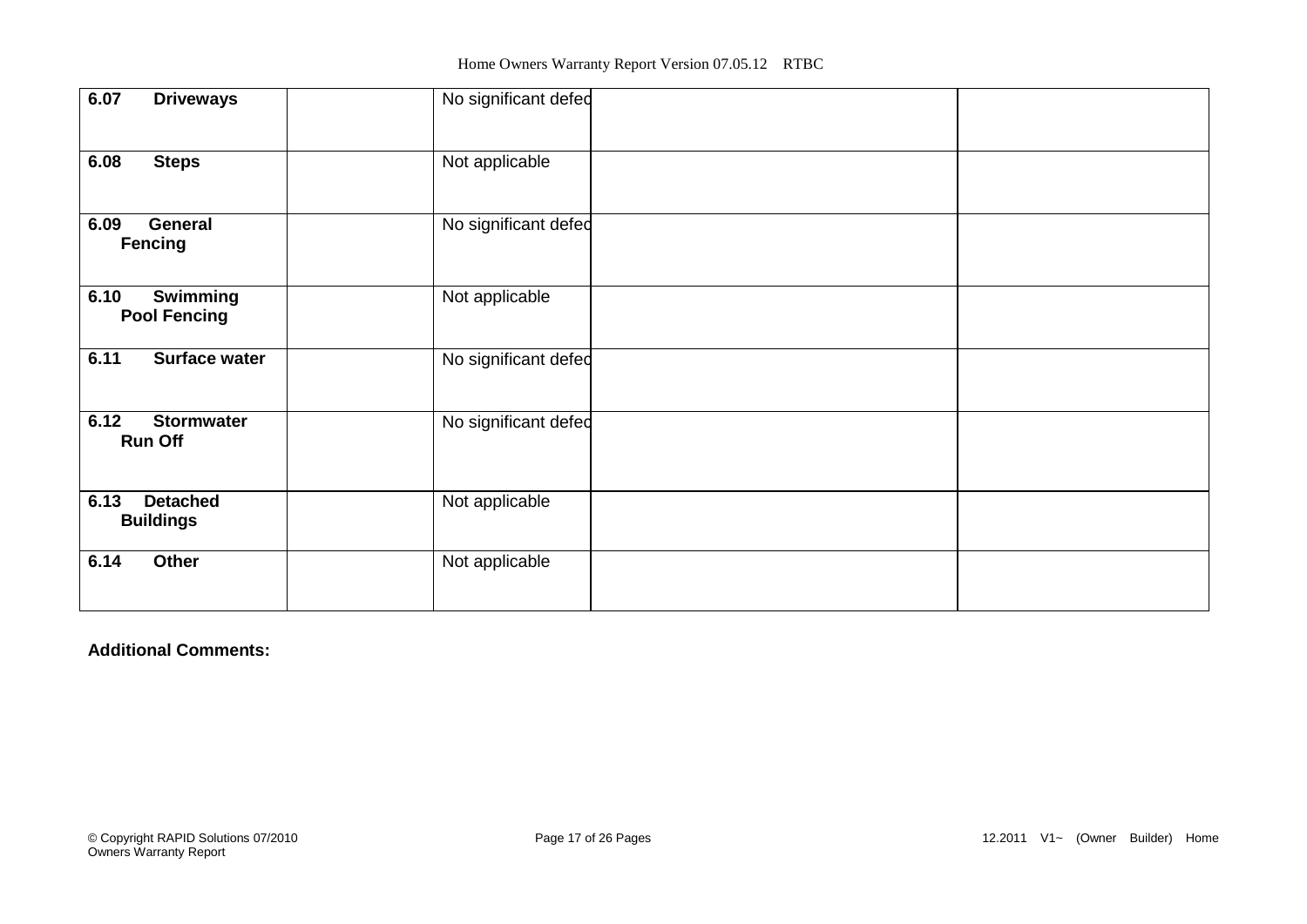#### **7.00 CRACKING OF BUILDING ITEMS**

**Is There Cracking To The Building Items**: No

#### **Important**

Regardless of the type of crack(s) a Building Inspector carrying out an Inspection within the scope of a visual inspection is unable to determine the expected consequences of the cracks.

Obtaining Information regarding:

- (a) The nature of the foundation material on which the building is resting,
- (b) The design of the footings,
- (c) The site landscape,
- (d) The history of the cracks and
- (e) Carrying out an invasive inspection,

all fall outside the scope of this Inspection. However the information obtained from the five items above are valuable, in de termining the expected consequences of the cracking and any remedial work needed.

Cracks that are small in width and length on the day of the inspection **may** have the potential to develop over time into Structural Problems for the Home Owner resulting in major expensive rectification work been carried out.

**If cracks have been identified in the table below, then A Structural Engineer is required to determine the significance of the cracking.**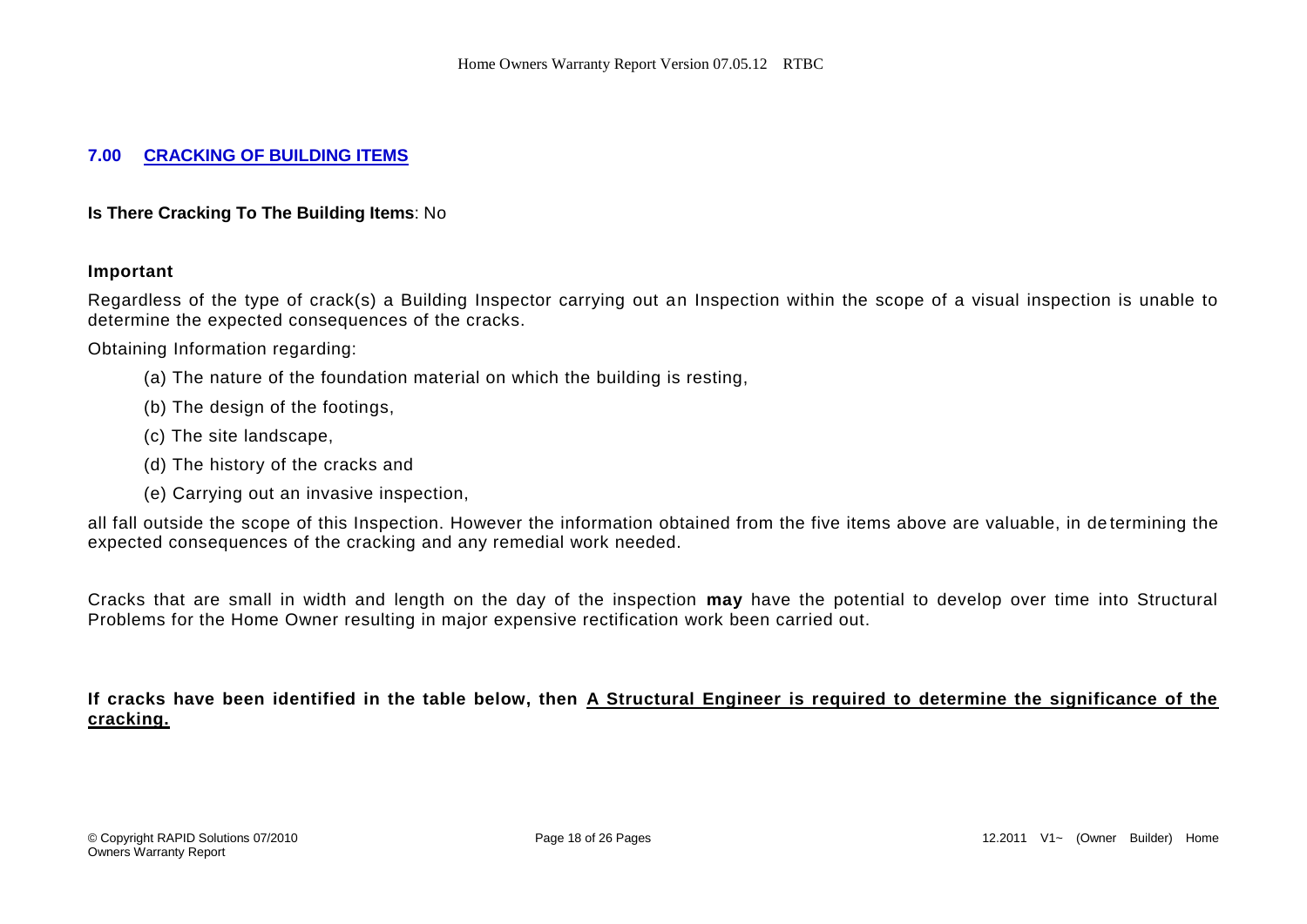|      |                                           |          | <b>7.0 CRACKING OF BUILDING ITEMS</b>                                                                                |                                                                                                              |
|------|-------------------------------------------|----------|----------------------------------------------------------------------------------------------------------------------|--------------------------------------------------------------------------------------------------------------|
|      | <b>Areas Inspected</b>                    | Location | Description of the Cracking Defect at<br>the time of the Inspection. (Eg.<br>Appearance, Serviceability, Structural) | <b>Significance of the Defect.</b><br>Recommended Action. (Also refer to<br><b>Important Advice Section)</b> |
|      | <b>Concrete Slabs</b>                     |          |                                                                                                                      |                                                                                                              |
| 7.01 | <b>Suspended</b><br><b>Concrete Slabs</b> |          |                                                                                                                      |                                                                                                              |
| 7.02 | <b>Masonry Walls</b>                      |          |                                                                                                                      |                                                                                                              |
| 7.03 | <b>Piers</b>                              |          |                                                                                                                      |                                                                                                              |
| 7.04 | <b>Retaining Walls</b>                    |          |                                                                                                                      |                                                                                                              |
| 7.05 | <b>Paths</b>                              |          |                                                                                                                      |                                                                                                              |
| 7.06 | <b>Other Areas</b>                        |          |                                                                                                                      |                                                                                                              |

### **Comment on Cracking :**

| Where is the cracked Area? | <b>Detailed Photo of Crack</b> | <b>Width and Length of Crack</b> |
|----------------------------|--------------------------------|----------------------------------|
|                            |                                |                                  |
|                            |                                |                                  |
|                            |                                |                                  |
|                            |                                |                                  |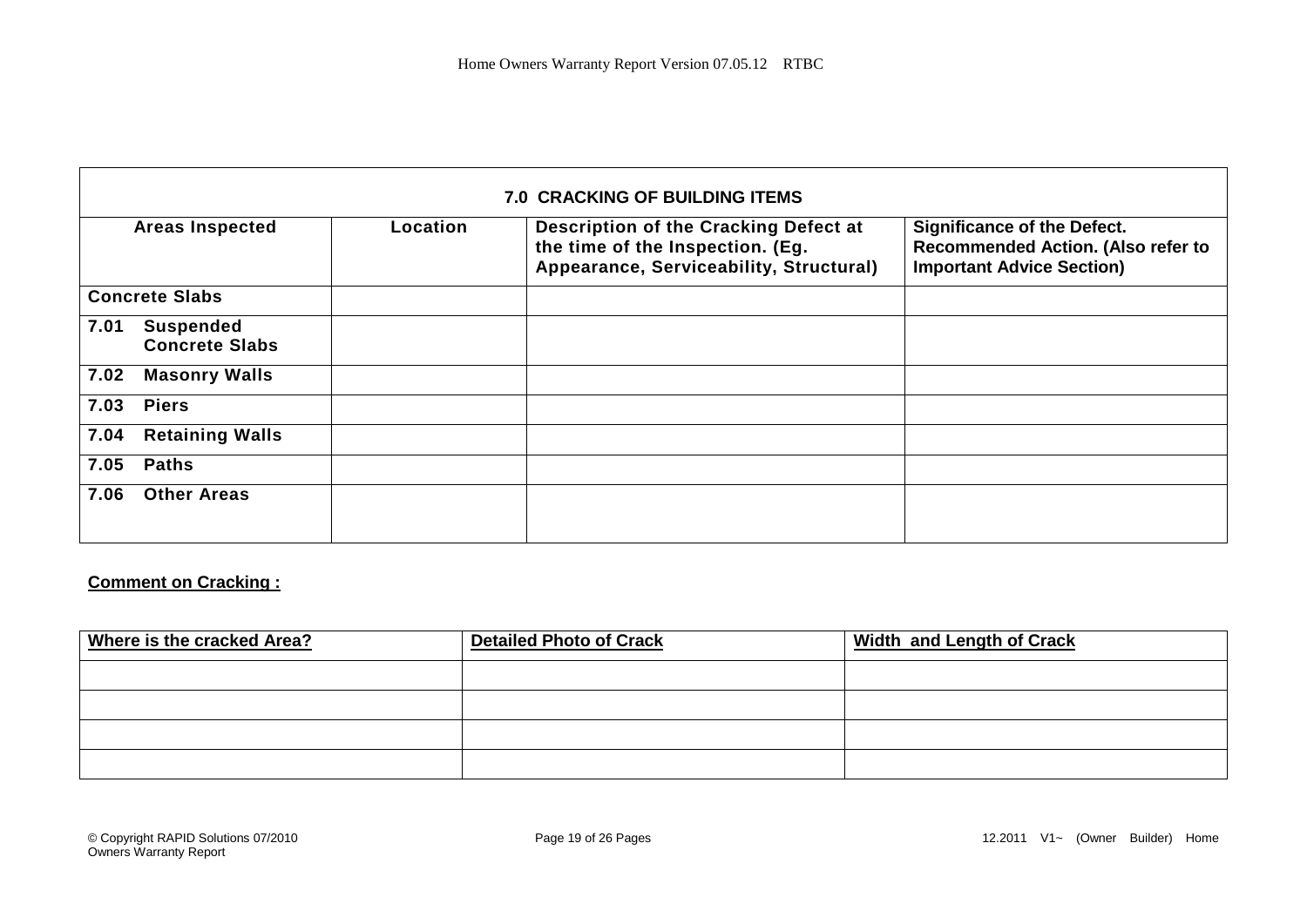| <u>experimental control of the control of the control of the control of the control of the control of the control of the control of the control of the control of the control of the control of the control of the control of th</u> |                                                                                                                      |  |
|--------------------------------------------------------------------------------------------------------------------------------------------------------------------------------------------------------------------------------------|----------------------------------------------------------------------------------------------------------------------|--|
|                                                                                                                                                                                                                                      | ,我们也不会有什么?""我们的,我们也不会有什么?""我们的,我们也不会有什么?""我们的,我们也不会有什么?""我们的,我们也不会有什么?""我们的,我们也不                                     |  |
|                                                                                                                                                                                                                                      | <u> 2001 - 2001 - 2002 - 2003 - 2004 - 2005 - 2006 - 2007 - 2008 - 2009 - 2009 - 2009 - 2009 - 2009 - 2009 - 200</u> |  |

### **8.00 SECOND HAND MATERIALS**

| <b>Second Hand Materials Viewed on Site</b> |                                    |                                                     |                       |  |
|---------------------------------------------|------------------------------------|-----------------------------------------------------|-----------------------|--|
| Location                                    | <b>Type of Material or Product</b> | <b>Observed by Inspector</b><br>or Advised by Owner | <b>Other Comments</b> |  |
| 8.01                                        | N/A                                | <b>Observed by inspector</b>                        |                       |  |
| 8.02                                        | N/A                                | <b>Observed by inspector</b>                        |                       |  |
| 8.03                                        | N/A                                | <b>Observed by inspector</b>                        |                       |  |
| 8.04                                        | N/A                                | <b>Observed by inspector</b>                        |                       |  |
| 8.05                                        | N/A                                | <b>Observed by inspector</b>                        |                       |  |
| 8.06                                        | N/A                                | <b>Observed by inspector</b>                        |                       |  |
| 8.07                                        | N/A                                | <b>Observed by inspector</b>                        |                       |  |

### **9.01 LIST OF INCOMPLETE WORK**

| Location | <b>Description of Incomplete Works</b> |
|----------|----------------------------------------|
| 9.02     | N/A                                    |
| 9.03     | N/A                                    |
| 9.04     | N/A                                    |
| 9.05     | N/A                                    |
| 9.06     | N/A                                    |
| 9.07     | N/A                                    |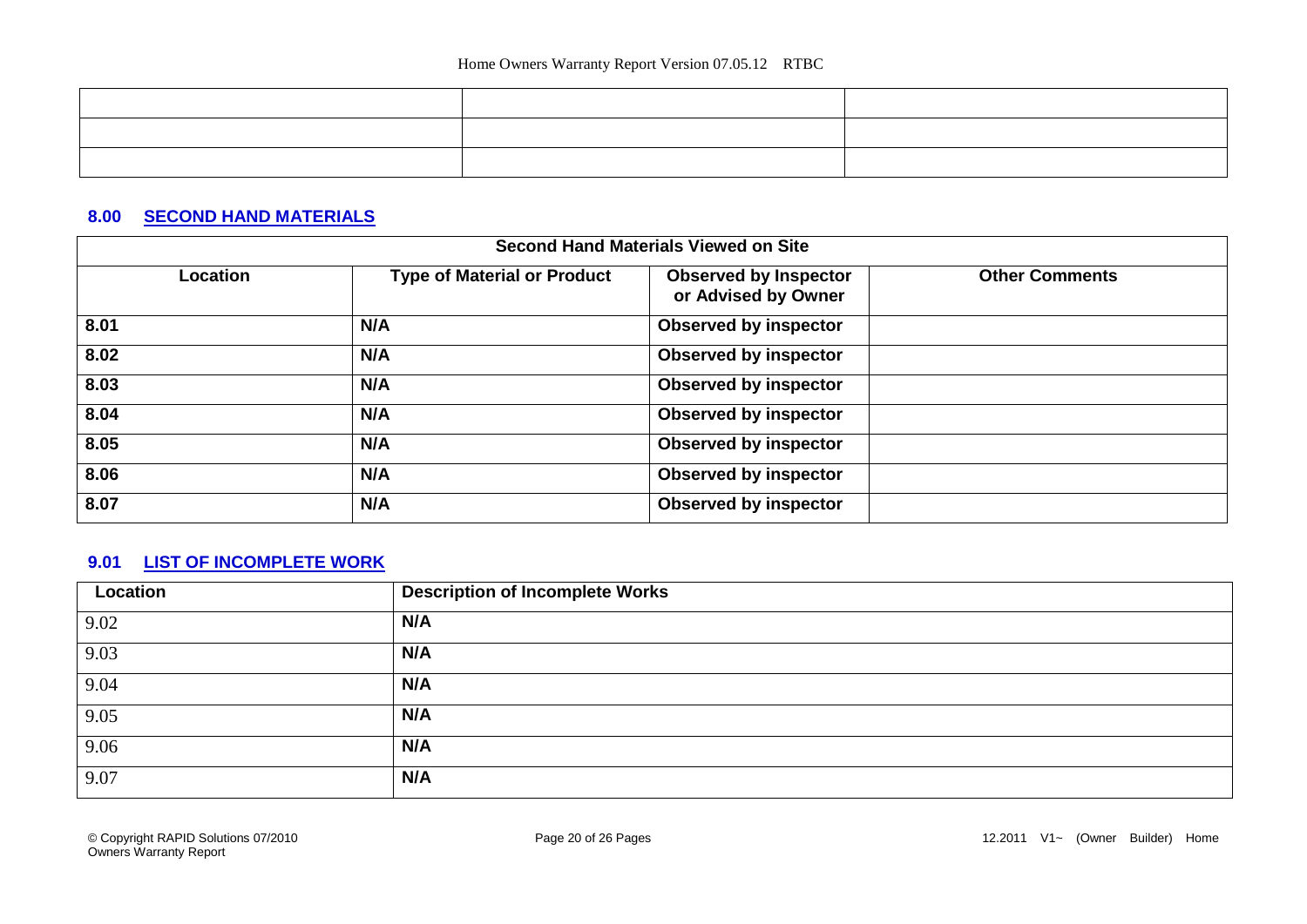| 9.08 | N/A |
|------|-----|
| 9.09 | N/A |

### **9.00 ATTACHMENTS TO THIS REPORT**

|      |                                                        | <b>Attachments</b>        |                                            |                                                                        |
|------|--------------------------------------------------------|---------------------------|--------------------------------------------|------------------------------------------------------------------------|
|      | <b>Document Title</b>                                  | <b>Attached</b><br>Yes/No | <b>Document</b><br><b>Numbers or Dates</b> | <b>Other Comments</b>                                                  |
| 9.01 | <b>Original Building Permit/Certificate of Consent</b> | <b>Yes</b>                | DA/2012/089                                |                                                                        |
|      |                                                        |                           | CC/2012/049                                |                                                                        |
| 9.02 | <b>Original Inspection Certificates</b>                | <b>Yes</b>                | DA/2012/089                                | Inspections for slab, exernal drainage,<br>Internal drainage and frame |
| 9.03 | <b>Original Final Inspection Certificates</b>          | <b>Yes</b>                | CC/2012/049                                |                                                                        |
| 9.04 | <b>Certificates of Termite Treatment</b>               | Yes                       | 1220                                       |                                                                        |
| 9.05 | <b>Certificates for Wet Area/s Waterproofing</b>       | <b>Yes</b>                | DA/2012/089                                |                                                                        |
| 9.06 | <b>Certificate of Plumbing Compliance</b>              | <b>Yes</b>                | DA/2012/089                                |                                                                        |
| 9.07 | <b>Certificate of Electrical Compliance</b>            | <b>Yes</b>                | 333084577                                  |                                                                        |
| 9.08 |                                                        | <b>No</b>                 |                                            |                                                                        |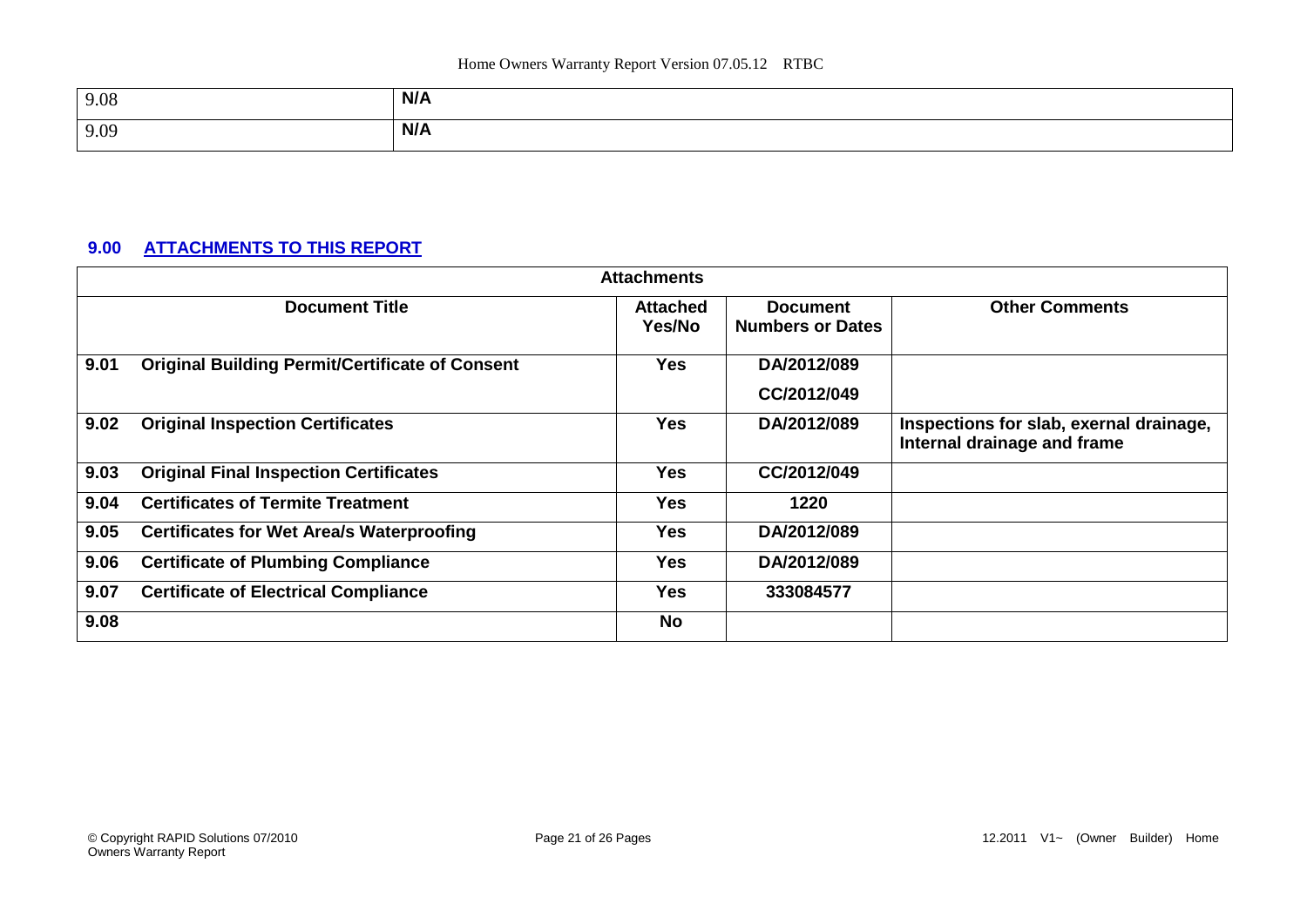### *Conclusion and Summary*

The purpose of the inspection is to identify the major defects and safety hazards associated with the property at the time of the inspection. The inspection and reporting is limited to a visual assessment of the Building Members in accord with AS 4349.0-2007 and Appendix C of AS4349.1-2007.

The overall condition of this building has been compared to similar constructed buildings of approximately the same age where those buildings have had a maintenance program implemented to ensure that the building members are still fit for purpose.

**The incidence of Major Defects** in this Residential Building as compared with similar Buildings is considered: Low

**The incidence of Minor Defects** in this Residential Building as compared with similar Buildings is considered: Low

**The overall condition** of this Residential Dwelling in the context of its age, type and general expectations of similar properties is: Above Average

**Please Note:** This is a general appraisal only and cannot be relied on its own – read the report in its entirety.

**This Summary is supplied to allow a quick and superficial overview of the inspection results. This Summary is NOT the Report and cannot be relied upon on its own. This Summary must be read in conjunction with the full report and not in isolation from the report. If there should happen to be any discrepancy between anything in the Report and anything in this Summary, the information in the Report shall override that in this Summary.**

### **Definitions**

**High:** The frequency and/or magnitude of defects are beyond the inspector's expectations when compared to similar buildings of approximately the same age that have been reasonably well maintained.

**Typical:** The frequency and/or magnitude of defects are consistent with the inspector's expectations when compared to similar buildings of approximately the same age which have been reasonably well maintained.

Low: The frequency and/or magnitude of defects are lower than the inspector's expectations when compared to similar buildings of approximately the same age that have been reasonably well maintained.

**Above Average:** The overall condition is above that consistent with dwellings of approximately the same age and construction. Most items and areas are well maintained and show a reasonable standard of workmanship when compared with buildings of similar age and construction.

**Average:** The overall condition is consistent with dwellings of approximately the same age and construction. There will be areas or items requiring some repair or maintenance.

**Below Average:** The Building and its parts show some significant defects and/or very poor nontradesman like workmanship and/or long term neglect and/or defects requiring major repairs or reconstruction of major building elements.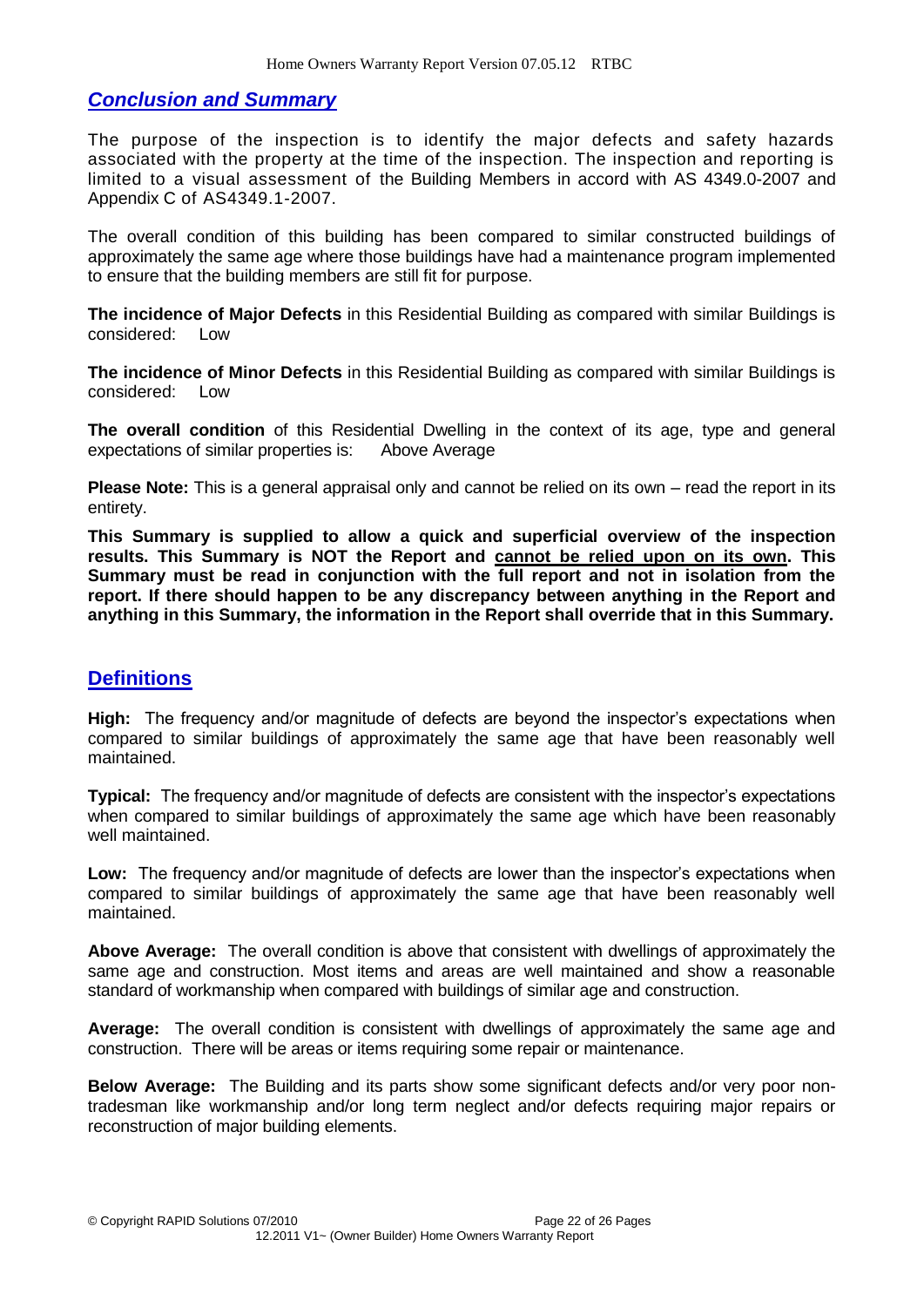**Major Defect:** Is a Defect requiring building works to avoid unsafe conditions, loss of function or further worsening of the defective item.

**Minor Defect:** Any defect other than what is described as a major defect.

**Appearance Defect**- Where in the inspector's opinion the appearance of the building item has deteriorated at the time of the inspection and the significance of this cracking is unknown until further information is obtained.

**Serviceability Defect-** Where in the inspector's opinion the performance of the building item is flawed at the time of the inspection and the expected significance of this cracking is unknown until further information is obtained.

**Structural Defect** - Where in the inspector's opinion the structural soundness of the building item has diminished at the time of the inspection and the expected significance of this cracking is unknown until further information is obtained.

### *Important Advice*

*Note*: In the case of strata and company title properties, the inspection is limited to the interior and immediate exterior of the particular unit being inspected. The exterior above ground floor level is not inspected. The complete inspection of other common property areas would be the subject of a Special-Purpose Inspection Report which is adequately specified.

**Trees:** Where trees are too close to the house this could affect the performance of the footing as the moisture levels change in the ground. A Geotechnical Inspection can determine the foundation material and provide advice on the best course of action with regards to the trees.

**The Septic Tanks**: Should be inspected by a licensed plumber.

**Swimming Pools:** Swimming Pools/Spas are not covered by this Report. We strongly recommend a pool expert should be consulted to examine the pool and the pool equipment and plumbing as well as the requirements to meet the standard for pool fencing. Failure to conduct this inspection and put into place the necessary recommendations could result in fines for non compliance under the legislation.

**Surface Water Drainage:** The retention of water from surface run off could have an effect on the foundation material which in turn could affect the footings to the house. Best practice is to monitor the flow of surface water and stormwater run off and have the water directed away from the house or to storm water pipes by a licensed plumber/drainer.

#### *Important Information Regarding the Scope and Limitations of the Inspection and this Report*

Important Information **Any person who relies upon the contents of this report does so acknowledging that the following clauses, which define the Scope and Limitations of the inspection, form an integral part of the report.** 

1) This report is NOT an all encompassing report dealing with the building from every aspect. It is a reasonable attempt to identify any obvious or significant defects apparent at the time of the inspection. Whether or not, a defect is considered significant or not depends to a large extent, upon the age and type of the building inspected. This report is not a Certificate of Compliance with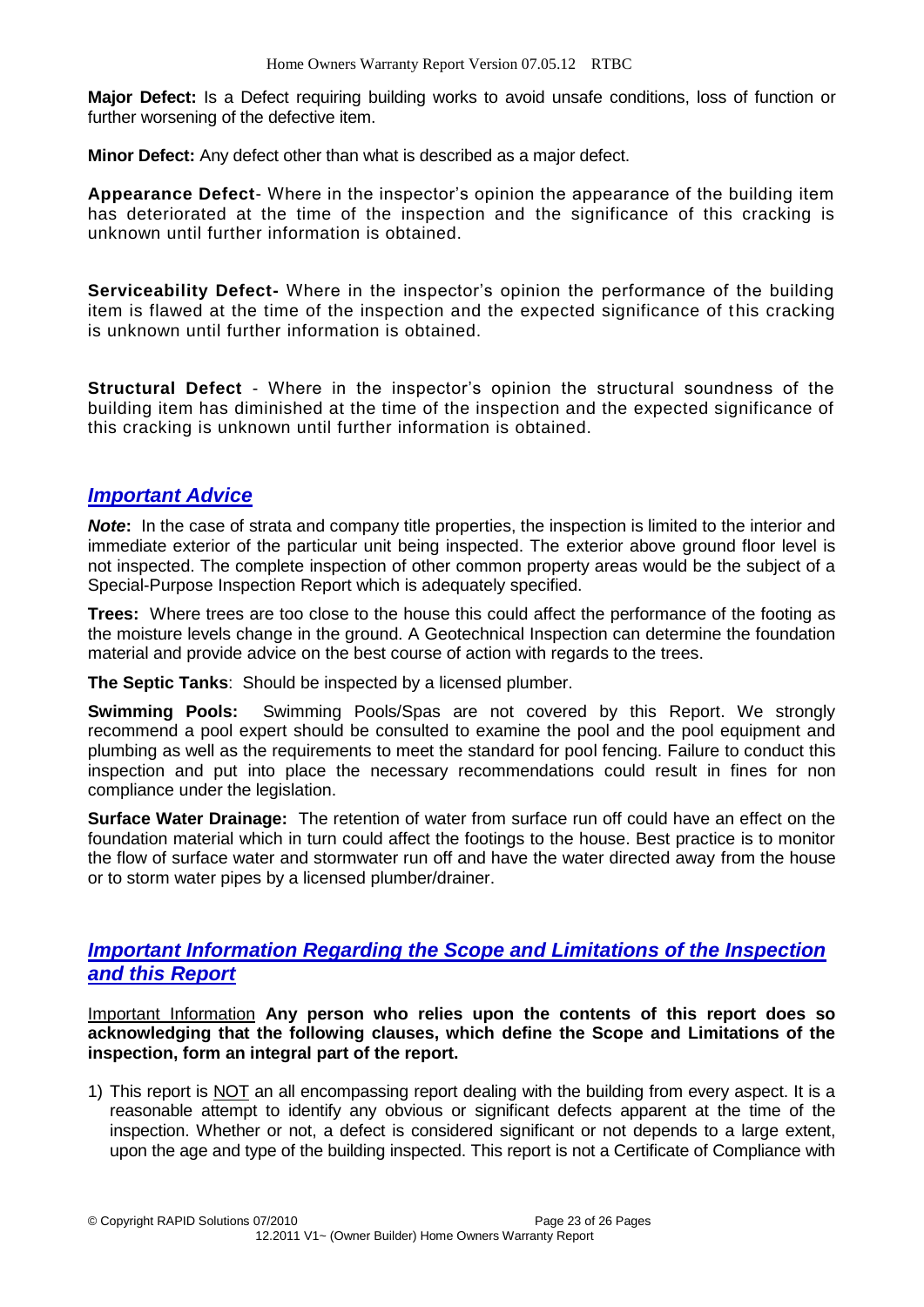the requirements of any Act, Regulation, Ordinance or By-law. It is not a structural report. Should you require any advice of a structural nature you should contact a structural engineer.

- 2) **THIS IS A VISUAL INSPECTION ONLY** limited to those areas and sections of the property fully accessible and visible to the Inspector on the date of Inspection. The inspection DID NOT include breaking apart, dismantling, removing or moving objects including, but not limited to, foliage, mouldings, roof insulation/ sisalation, floor or wall coverings, sidings, ceilings, floors, furnishings, appliances or personal possessions. The inspector CANNOT see inside walls, between floors, inside skillion roofing, behind stored goods in cupboards and other areas that are concealed or obstructed. The inspector DID NOT dig, gouge, force or perform any other invasive procedures. Visible timbers CANNOT be destructively probed or hit without the written permission of the property owner.
- 3) This Report does not and cannot make comment upon: defects that may have been concealed; the assessment or detection of defects (including rising damp and leaks) which may be subject to the prevailing weather conditions; whether or not services have been used for some time prior to the inspection and whether this will affect the detection of leaks or other defects (*eg. In the case of shower enclosures the absence of any dampness at the time of the inspection does not necessarily mean that the enclosure will not leak*); the presence or absence of timber pests; gasfittings; common property areas; environmental concerns; the proximity of the property to flight paths, railways, or busy traffic; noise levels; health and safety issues; heritage concerns; security concerns; fire protection; site drainage (apart from surface water drainage); swimming pools and spas (non-structural); detection and identification of illegal building work; detection and identification of illegal plumbing work; durability of exposed finishes; neighbourhood problems; document analysis; electrical installation; any matters that are solely regulated by statute; any area(s) or item(s) that could not be inspected by the consultant.

Accordingly this Report is not a guarantee that defects and/or damage does not exist in any inaccessible or partly inaccessible areas or sections of the property. (**NB: Such matters may upon request be covered under the terms of a Special-purpose Property Report**.)

#### 4) **CONSUMER COMPLAINTS PROCEDURE**

In the event of any dispute or claim arising out of, or relating to the Inspection or the Report, You must notify Us as soon as possible of the dispute or claim by email, fax or mail. You must allow Us (which includes persons nominated by Us) to visit the property (which visit must occur within twenty eight (28) days of your notification to Us) and give Us full access in order that We may fully investigate the complaint. You will be provided with a written response to your dispute or claim within twenty eight (28) days of the date of the inspection.

If You are not satisfied with our response You must within twenty one (21) days of Your receipt of Our written response refer the matter to a Mediator nominated by Us from the Institute of Arbitrators and Mediators of Australia. The cost of the Mediator will be borne equally by both parties or as agreed as part of the mediated settlement.

Should the dispute or claim not be resolved by mediation then the dispute or claim will proceed to arbitration. The Institute of Arbitrators and Mediators of Australia will appoint an Arbitrator who will hear and resolve the dispute. The arbitration, subject to any directions of Arbitrator, will proceed in the following manner:

- (a) The parties must submit all written submissions and evidence to the Arbitrator within twenty one (21) days of the appointment of the Arbitrator; and
- (b) The arbitration will be held within twenty one (21) days of the Arbitrator receiving the written submissions.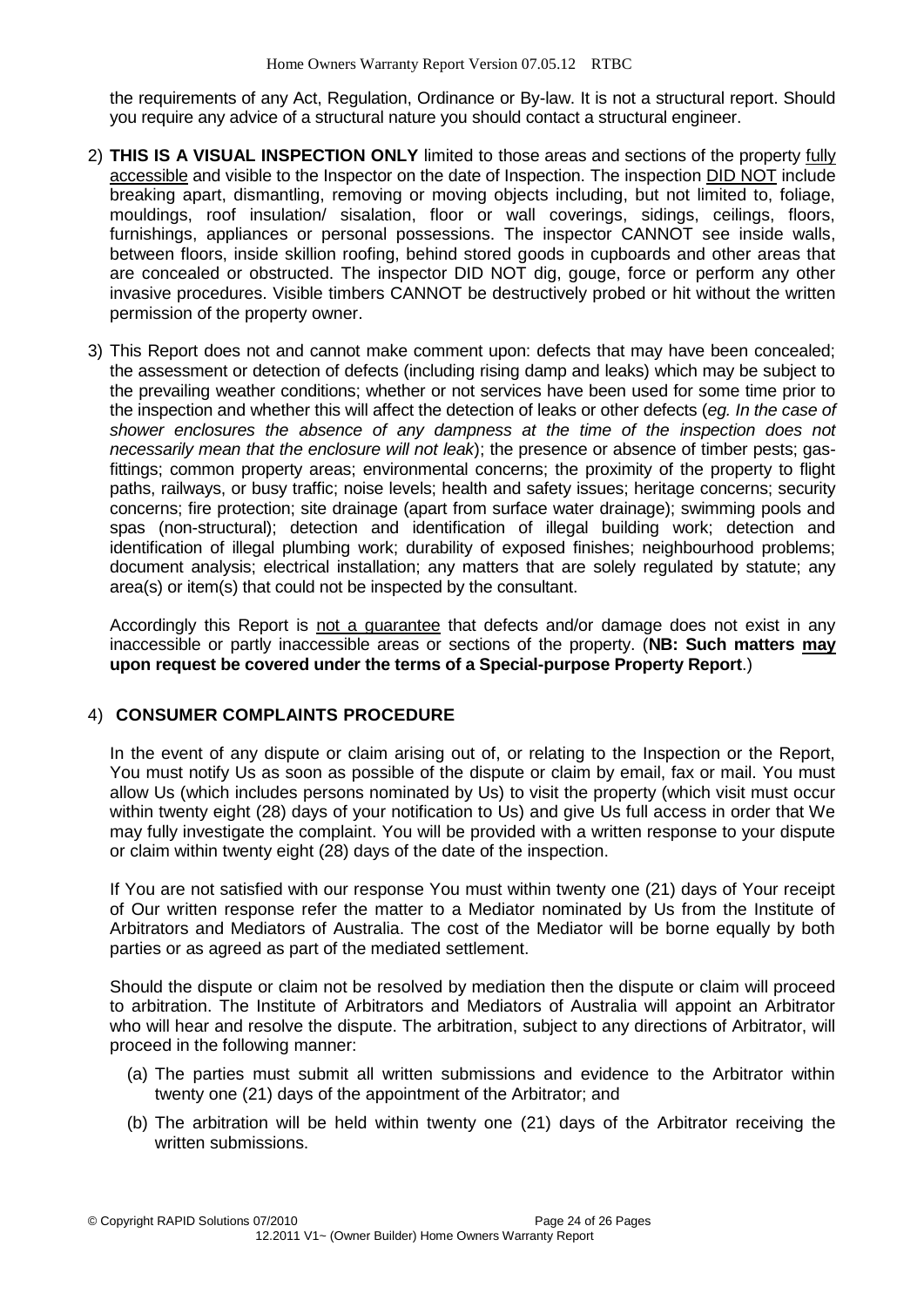The Arbitrator will make a decision determining the dispute or claim within twenty one (21) of the final day of the arbitration. The Arbitrator may, as part of his determination, determine what costs, if any, each of the parties are to pay and the time by which the parties must be paid any settlement or costs.

The decision of the Arbitrator is final and binding on both parties. Should the Arbitrator order either party to pay any settlement amount or costs to the other party but not specify a time for payment then such payment shall be made within twenty one (21) days of the order. In the event You do not comply with the above Complaints Procedure and commence litigation against Us then You agree to fully indemnify Us against any awards, costs, legal fees and expenses incurred by Us in having your litigation set aside or adjourned to permit the foregoing Complaints Procedure to complete.

- 5) **ASBESTOS DISCLAIMER: "No inspection for asbestos was carried out at the property and no report on the presence or absence of asbestos is provided.** If during the course of the Inspection asbestos or materials containing asbestos happened to be noticed then this may be noted in the **Additional Comments** section of the report. Drilling, cutting or removing sheeting or products containing Asbestos is a high risk to peoples' health. You should seek advice from a qualified asbestos removal expert."
- 6) **MOULD (MILDEW AND NON-WOOD DECAY FUNGI) DISCLAIMER***:* Mildew and non wood decay fungi is commonly known as Mould. However, Mould and their spores may cause health problems or allergic reactions such as asthma and dermatitis in some people. **No inspection for Mould was carried out at the property and no report on the presence or absence of Mould is provided.** If in the course of the Inspection, Mould happened to be noticed it may be noted in the **Additional Comments** section of the report. If Mould is noted as present within the property or if you notice Mould and you are concerned as to the possible health risk resulting from its presence then you should seek advice from your local Council, State or Commonwealth Government Health Department or a qualified expert such as an Industry Hygienist.
- 7) **ESTIMATING DISCLAIMER***:* Any estimates provided in this report are merely opinions of possible costs that could be encountered, based on the knowledge and experience of the inspector, and are not estimates in the sense of being a calculation of the likely costs to be incurred. The estimates are NOT a guarantee or quotation for work to be carried out. The actual cost is ultimately dependent upon the materials used, standard of work carried out, and what a contractor is prepared to do the work for. It is recommended in ALL instances that multiple independent quotes are sourced prior to any work being carried out. The inspector accepts no liability for any estimates provided throughout this report.
- 8) **ACTIONING OF REPORTED DEFECTS:** All defects may deteriorate or cause further defects or be a safety hazard if not attended to by a qualified, licensed and insured person.

# *IMPORTANT DISCLAIMER*

**DISCLAIMER OF LIABILITY: -**No Liability shall be accepted on an account of failure of the Report to notify any problems in the area(s) or section(s) of the subject property physically inaccessible for inspection, or to which access for Inspection is denied by or to the Inspector (including but not limited to or any area(s) or section(s) so specified by the Report).

**EXTENT OF RELIANCE ON THE REPORT: -**This inspection report has been prepared and provided for, and at the request of, the owner/builder of the inspected property.

The inspection that led to the preparation of this report was carried out solely for the purposes of the obtaining Home Owners Warranty Insurance and often this is part of the preparation of a contract of sale. By law, this report must deal with certain prescribed matters and a copy of this